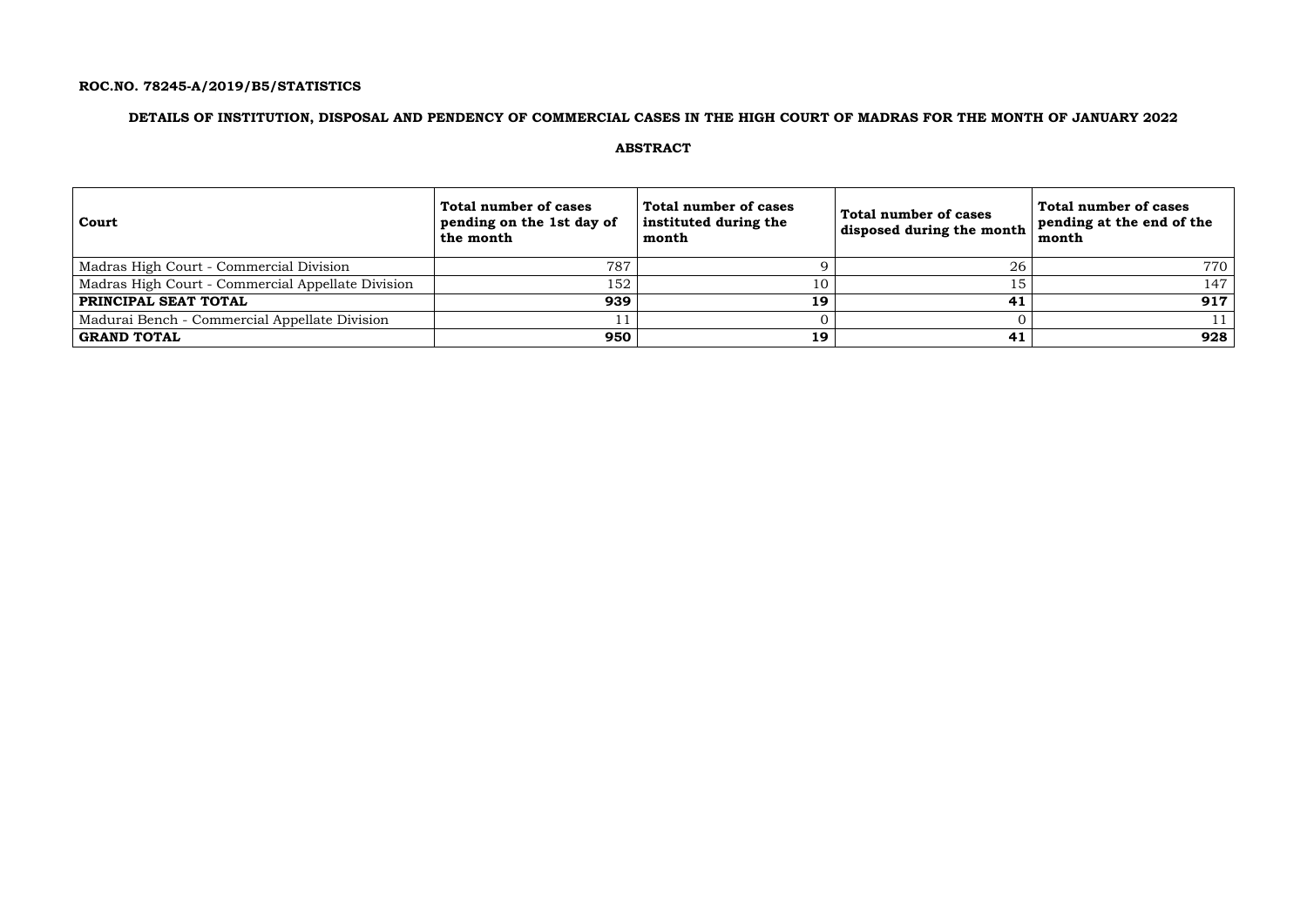### **JANUARY 2022 COMMERCIAL DIVISION OF MADRAS HIGH COURT**

| Form 1                                                                                                                                                                                                                                         |             |  |            |            |            |     |            |            |  |  |  |
|------------------------------------------------------------------------------------------------------------------------------------------------------------------------------------------------------------------------------------------------|-------------|--|------------|------------|------------|-----|------------|------------|--|--|--|
| List of cases e-filed/e-mail during the month of JANUARY 2022                                                                                                                                                                                  |             |  |            |            |            |     |            |            |  |  |  |
| <b>Case</b><br><b>Petitioner Name Vs. Respondent</b><br><b>Advocate E-mail</b><br><b>Advocate Mobile</b><br>Date of<br>District<br>$\vert$ Sr.No $\vert$ Court<br>Date of e-filing<br>  Advocate   Number<br>No.<br>Name<br>Id<br>Registration |             |  |            |            |            |     |            |            |  |  |  |
| Madras High<br>Court                                                                                                                                                                                                                           | Chennai NIL |  | <b>NIL</b> | <b>NIL</b> | <b>NIL</b> | NIL | <b>NIL</b> | <b>NIL</b> |  |  |  |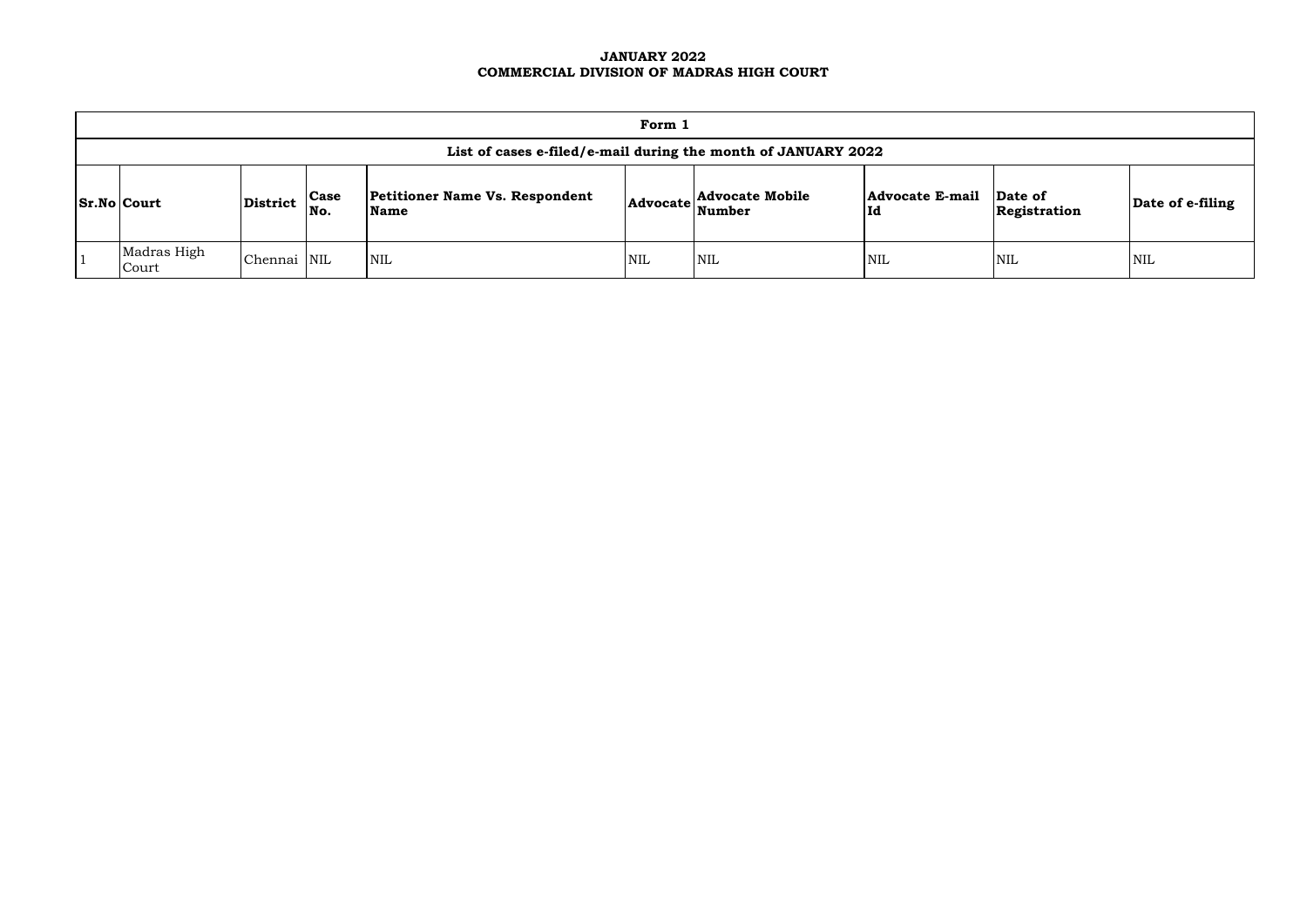|                | Form 2               |                 |                 |                                                                                                                                                                                                                                                      |                                                                                                                       |                         |                                               |  |  |  |  |  |
|----------------|----------------------|-----------------|-----------------|------------------------------------------------------------------------------------------------------------------------------------------------------------------------------------------------------------------------------------------------------|-----------------------------------------------------------------------------------------------------------------------|-------------------------|-----------------------------------------------|--|--|--|--|--|
|                |                      |                 |                 | List of cases in which e-payment of Court fees was made during the month of JANUARY 2022                                                                                                                                                             |                                                                                                                       |                         |                                               |  |  |  |  |  |
| Sr.No          | Court                | <b>District</b> | Case No.        | <b>Petitioner Name Vs. Respondent Name</b>                                                                                                                                                                                                           | <b>Advocate</b>                                                                                                       | Date of<br>Registration | Date of e-<br>payment of<br><b>Court Fees</b> |  |  |  |  |  |
|                | Madras High<br>Court | Chennai         | CS.CD. 124/2021 | P1 - N.RANGA RAO AND SONS PRIVATE<br><b>LIMITED</b><br>VS. R1 -<br><b>MADHUR PURI</b>                                                                                                                                                                | 1. R.S.RAJESH 2. S.SRIRAMAN<br>3. S.DIWAKAR<br>VS.                                                                    | 14-12-2021              | 15-12-2021                                    |  |  |  |  |  |
| $\overline{2}$ | Madras High<br>Court | Chennai         | CS.CD. 128/2021 | P1 - VGN PROJECTS ESTATES PVT LTD<br>Represented by its Managing Director Pratish<br>Vedhappudi, P-2 DELTAF TECHCOMM INDIA<br>PVT LTD<br>VS. R1-PHL<br>FININVEST PRIVATE LIMITED R-2 CATALYST<br>TRUSTEESHIP LIMITED and 2 OTHERS                    | M/S MAITHREYI<br><b>CANTHASWAMY</b><br>VS. 1. M/S.R.RAGAVENDRAN<br>2. A.KOWSIK RAGHU RAJAA 3.<br><b>M.SETHU RAJAN</b> | 16-12-2021              | 16-12-2021                                    |  |  |  |  |  |
| 3              | Madras High<br>Court | Chennai         | CS.CD. 127/2021 | P1 - M/S HUBERT ENVIRO CARE SYSTEMS<br>PVT.LTD., REP, BY ITS MANAGING<br><b>DIRECTOR</b><br>VS. R1 -<br>M/S DAIKI AXIS INDIA PRIVATE LIMITED R-<br>2 M/S DAIKI AXIS COMPANY LIMITED,                                                                 | A.SARAVANAN<br>VS. 1. G.VISHWANATHAN 2.<br>M.S.RAJ KUMAR 3. P.BABU<br>RAJ                                             | 26-09-2021              | 27-09-2021                                    |  |  |  |  |  |
| $\overline{4}$ | Madras High<br>Court | Chennai         | CS.CD. 2/2022   | P1 - M/S ZOHO CORPORATION PVT.LTD.,<br>REPRESENTED BY ITS WHOLE TIME<br>DIRECTOR MR.N.JAI ANAND, P-2 M/S T<br>AND V HOLDINGS INC REPRESENTED BY<br>ITS CHIEF FINANCIAL OFFICER, MR.N.JAI<br><b>ANAND</b><br>VS. $R1 - M/S$<br>MONKLABS PRIVATE LTD., | 1. M/S N.DEVI 2.<br>VIJAYAKUMAR.N<br>VS.                                                                              | 14-12-2021              | 16-12-2021                                    |  |  |  |  |  |
| $\overline{5}$ | Madras High<br>Court | Chennai         | CS.CD. 6/2022   | P1 - M/S V.V.V AND SONS EDIBLE OILS<br>LIMITED, REPRESENTED BY ITS DIRECTOR,<br>M.RAJIV VIGNESH,<br>VS. R1 - M/S S.K.OIL MILLS REPRESENTED<br>BY ITS PROPRIETOR                                                                                      | 1. P.V. SUDAKAR 2. PAVITHRA<br>RAMANI 3. V.ANAND<br>VS.                                                               | 23-12-2021              | 27-12-2021                                    |  |  |  |  |  |
| 6              | Madras High<br>Court | Chennai         | CS.CD. 7/2022   | P1 - M/S V.V.V AND SONS EDIBLE OILS<br>LIMITED, REPRESENTED BY ITS DIRECTOR,<br>M.RAJIV VIGNESH,<br>VS. R1 - M/S S.K.OIL MILLS REPRESENTED<br>BY ITS PROPRIETOR                                                                                      | 1. P.V. SUDAKAR 2. PAVITHRA<br>RAMANI 3. V.ANAND<br>VS.                                                               | 23-12-2021              | 27-12-2021                                    |  |  |  |  |  |
|                | Madras High<br>Court | Chennai         | CS.CD. 9/2022   | P1 - M/S V.V.V AND SONS EDIBLE OILS<br>LIMITED, REPRESENTED BY ITS DIRECTOR,<br>M.RAJIV VIGNESH,<br>VS. R1 - M/S APPLE COOKWARE<br>REPRESENTED BY ITS MANAGER                                                                                        | P.V.SUDAKAR<br>VS.                                                                                                    | 23-12-2021              | 27-12-2021                                    |  |  |  |  |  |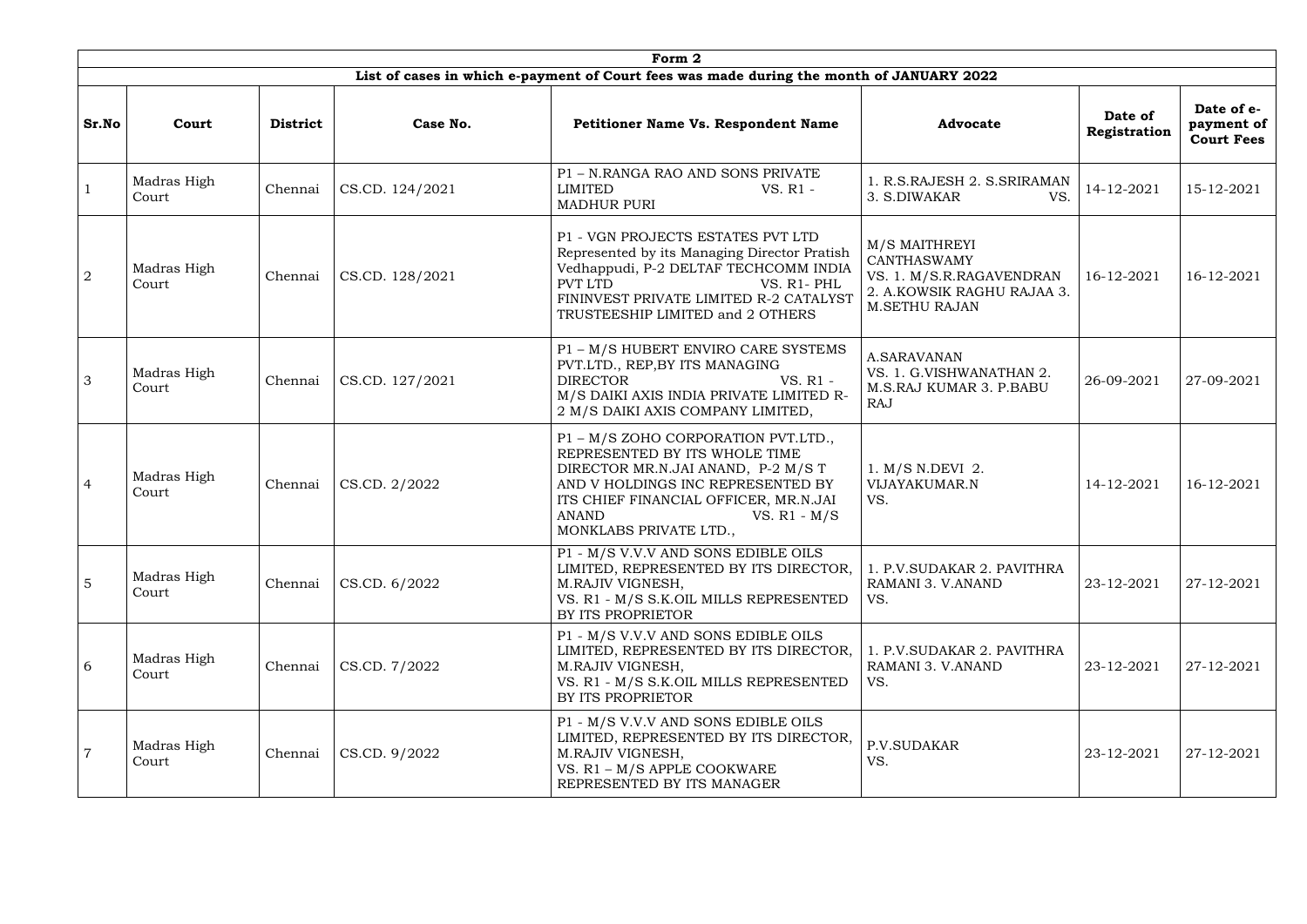|                    | Form 3                                                                                                |                 |                                                                                                          |            |            |            |            |  |  |  |  |  |  |
|--------------------|-------------------------------------------------------------------------------------------------------|-----------------|----------------------------------------------------------------------------------------------------------|------------|------------|------------|------------|--|--|--|--|--|--|
|                    | List of cases in which Electronic Service of Process has taken place during the month of JANUARY 2022 |                 |                                                                                                          |            |            |            |            |  |  |  |  |  |  |
| <b>Sr.No Court</b> |                                                                                                       | <b>District</b> | $\vert$ Petitioner Name Vs. Respondent $\vert$ Advocate $\vert$ Date of Registration<br>Case No.<br>Name |            |            |            | Date of E  |  |  |  |  |  |  |
|                    | Madras High Court                                                                                     | Chennai         | <b>NIL</b>                                                                                               | <b>NIL</b> | <b>NIL</b> | <b>NIL</b> | <b>NIL</b> |  |  |  |  |  |  |

### **Name Advocate Date of Registration Date of Electronic Service of Process**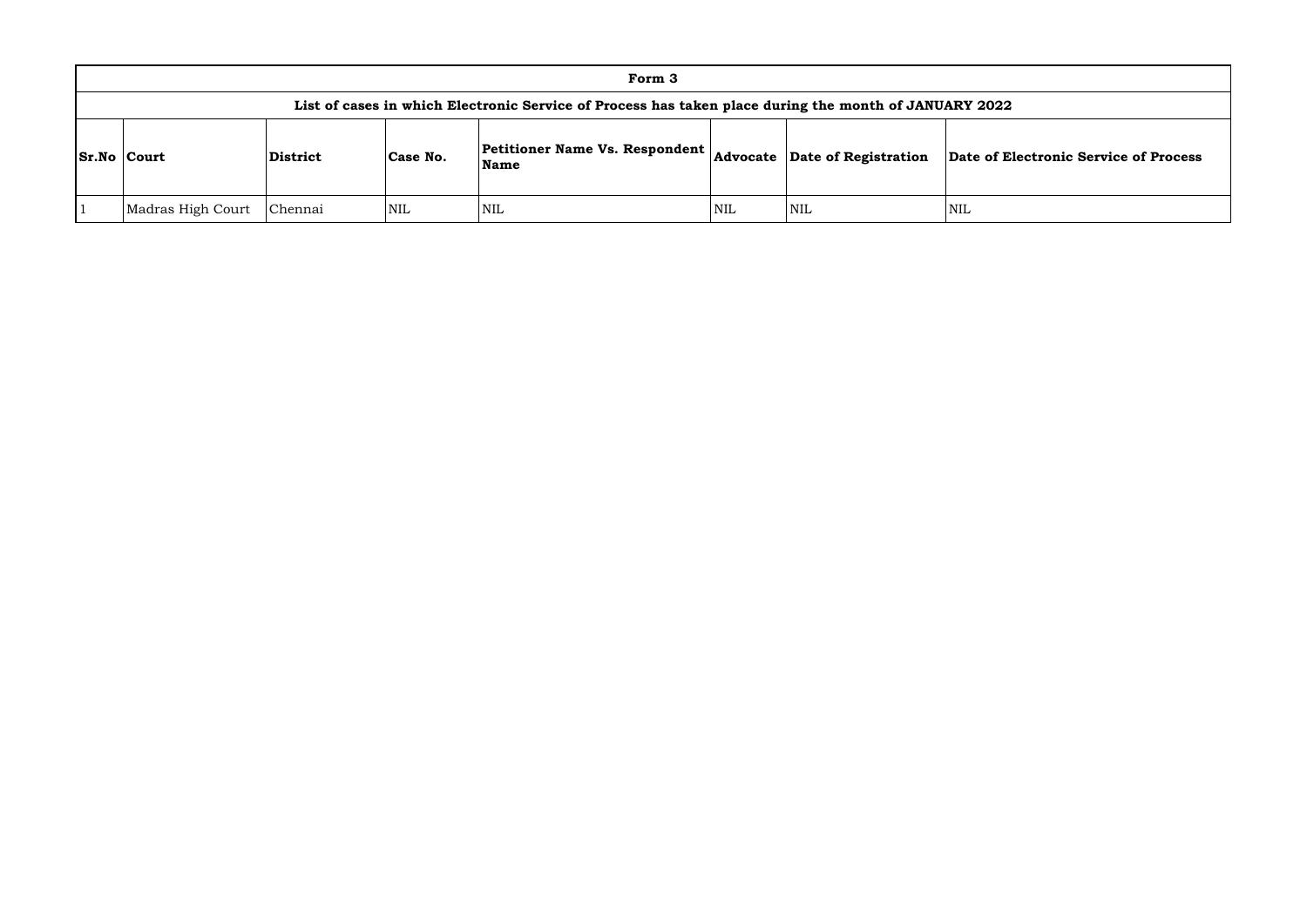|              | Form 4                                                                         |          |            |            |                                      |                                              |  |  |  |  |  |  |
|--------------|--------------------------------------------------------------------------------|----------|------------|------------|--------------------------------------|----------------------------------------------|--|--|--|--|--|--|
|              | List of total no. of cases randomly allocated during the month of JANUARY 2022 |          |            |            |                                      |                                              |  |  |  |  |  |  |
| <b>Sr.No</b> | Court                                                                          | District | Court Name | Court No.  | <b>Case Type</b>                     | Case Count (No. of cases randomly allocated) |  |  |  |  |  |  |
|              | Madras High Court                                                              | Chennai  | Commercial | <b>NIL</b> | Civil Suit<br>(Commercial)<br>Cases) | 267                                          |  |  |  |  |  |  |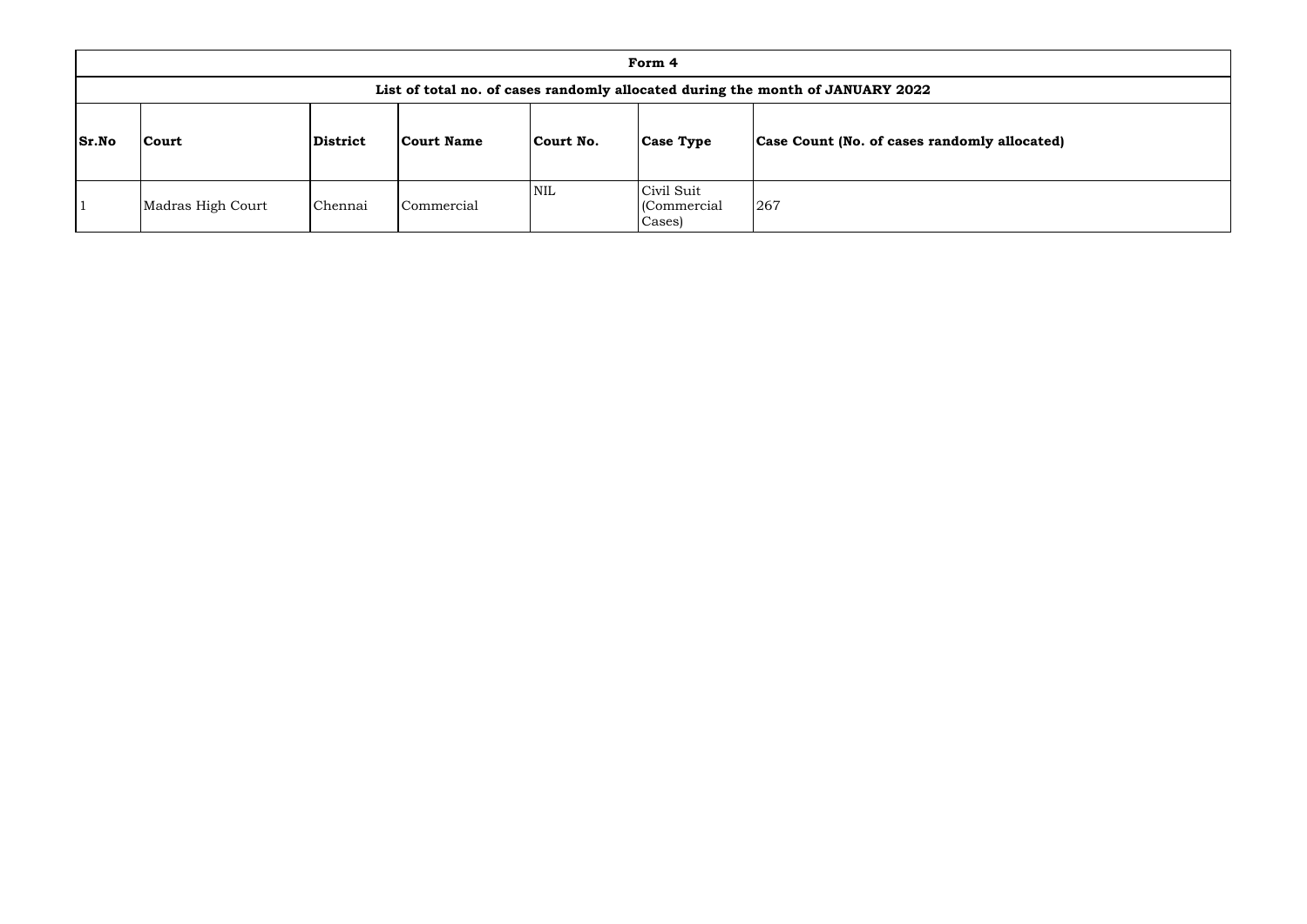|       | Form 5                                                                                   |                 |          |                                            |                 |                         |                                                     |  |  |  |  |  |
|-------|------------------------------------------------------------------------------------------|-----------------|----------|--------------------------------------------|-----------------|-------------------------|-----------------------------------------------------|--|--|--|--|--|
|       | List of cases in which Case Management Hearing was held during the month of JANUARY 2022 |                 |          |                                            |                 |                         |                                                     |  |  |  |  |  |
| Sr.No | Court                                                                                    | <b>District</b> | Case No. | <b>Petitioner Name Vs. Respondent Name</b> | <b>Advocate</b> | Date of<br>Registration | Date of Case<br><b>Management</b><br><b>Hearing</b> |  |  |  |  |  |
|       | Madras High Court                                                                        | Chennai         | NIL      | NIL                                        | <b>NIL</b>      | NIL                     | NIL                                                 |  |  |  |  |  |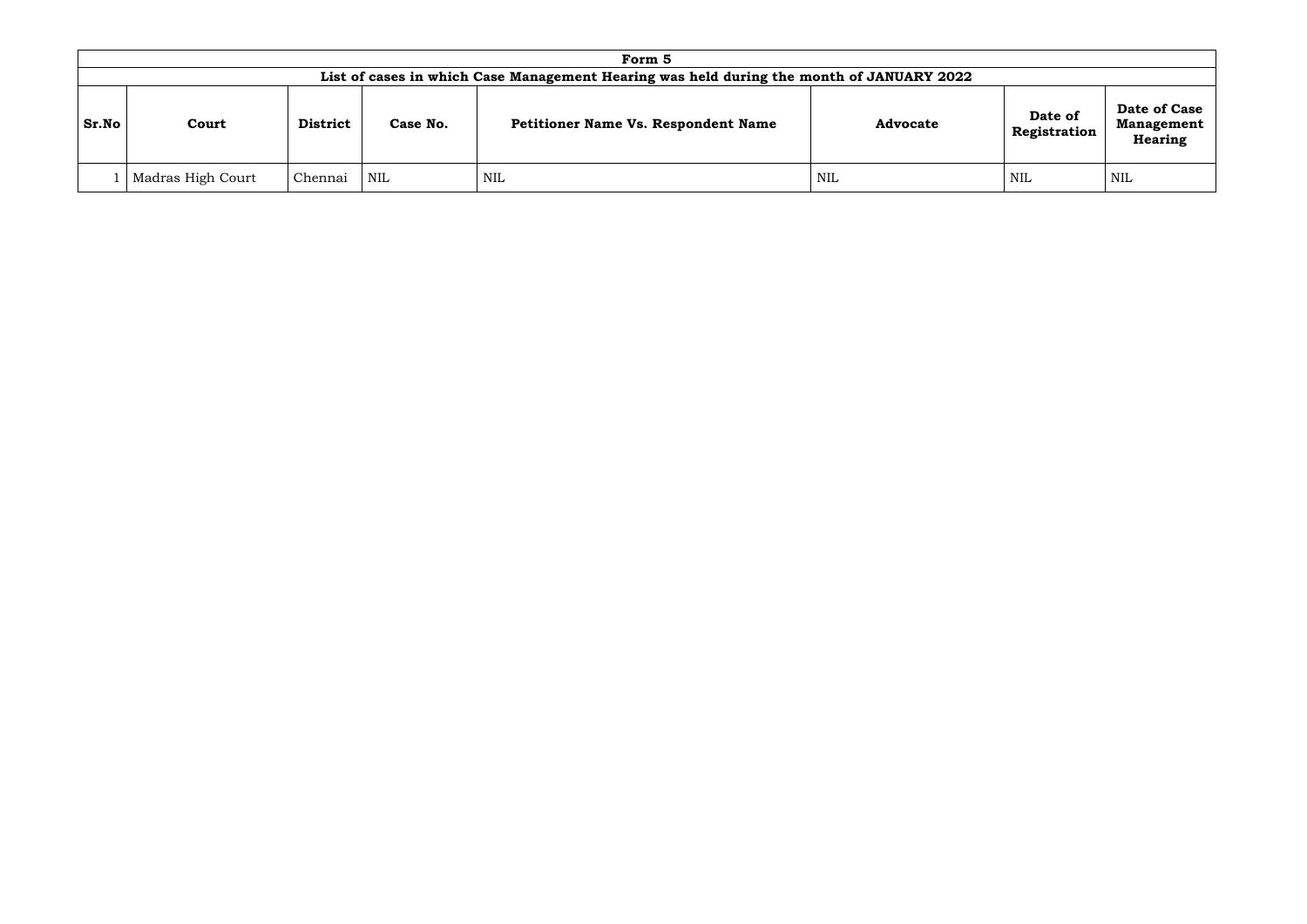|                  |                         | Form 6          |                     |                                                                                                                                                                          |                                                                                                                                       |                             |                                                                                                                                   |                                   |                               |                                                                               |                                       |                                                                                              |                           |  |
|------------------|-------------------------|-----------------|---------------------|--------------------------------------------------------------------------------------------------------------------------------------------------------------------------|---------------------------------------------------------------------------------------------------------------------------------------|-----------------------------|-----------------------------------------------------------------------------------------------------------------------------------|-----------------------------------|-------------------------------|-------------------------------------------------------------------------------|---------------------------------------|----------------------------------------------------------------------------------------------|---------------------------|--|
|                  |                         |                 |                     | Contested commercial cases disposed during the month of JANUARY 2022                                                                                                     |                                                                                                                                       |                             |                                                                                                                                   |                                   |                               |                                                                               |                                       |                                                                                              |                           |  |
| Sr.<br><b>No</b> | Court                   | <b>District</b> | Case<br>No.         | <b>Petitioner Name Vs. Respondent</b><br><b>Name</b>                                                                                                                     | <b>Advocate</b>                                                                                                                       | Date of<br>Registr<br>ation | Whether<br><b>Urgent Relief</b><br>was sought<br>and Pre-<br>Institution<br><b>Mediation</b><br>did not take<br>place<br>(Yes/No) | <b>Date</b><br>of<br>Decisi<br>on | <b>Days</b><br>for<br>disposa | <b>Nature</b><br>of<br><b>Disposal</b><br><b>(Contest)</b><br>ed/Settl<br>ed) | Date of<br>executi<br>on of<br>decree | <b>Number</b><br>of days<br>for<br>executio<br>n of<br>decree<br>from<br>date of<br>decision | Act<br><b>Secti</b><br>on |  |
|                  | Madras<br>High<br>Court | Chennai         | CS.<br>108/2<br>020 | P1 - M/S. THALAPPAKATTI NAIDU<br>ANANDHA VILAS BIRIYANI HOTEL<br>Rep.by its Auth.Sign.V.Kamesh,<br>VS. R1 - M/S.CHENNAI<br>THALAPPAKATTI BIRIYANI HOTEL                  | 1. M/S.VIJAYAN<br><b>SUBRAMANIAN</b><br>2. M.V.BHASKAR<br>3. A.MURALI<br>VS. M/S.RAMYA<br><b>SUBRAMANIAM</b>                          | $05 - 03 -$<br>2020         |                                                                                                                                   | 03-<br>$01 -$<br>2022             |                               | Decreed                                                                       |                                       |                                                                                              |                           |  |
| $\overline{2}$   | Madras<br>High<br>Court | Chennai         | CS.<br>254/2<br>020 | P1 - M/S.APEX LABORATORIES<br>PVT. LTD. Rep. by its Auth. Sign.<br>D.Jude F.L.S.Durai Pandian,<br>VS. R1 - AXIS LIFE SCIENCE                                             | M/S.R.SATHISH<br>KUMAR 2.<br>G.RAMJI 3.<br>R.GOPIKA<br>VS.                                                                            | $03-09-$<br>2020            |                                                                                                                                   | $03 -$<br>$01 -$<br>2022          |                               | Decreed                                                                       |                                       |                                                                                              |                           |  |
| 3                | Madras<br>High<br>Court | Chennai         | CS.<br>172/2<br>021 | P1 - A.D.PADMASINGH ISAAC<br>PROPRIETOR, AACHI SPICES AND<br>FOODS, and 2 OTHERS<br>VS. R1 - AACHI CHETTINADU<br><b>HOTEL</b>                                            | 1. M/S.C.DANIEL<br>2. GLADYS<br>DANIEL 3.<br><b>V.REVATHY</b><br>VS.                                                                  | $28 - 04 -$<br>2021         |                                                                                                                                   | 03-<br>$01-$<br>2022              |                               | Decreed                                                                       |                                       |                                                                                              |                           |  |
| $\overline{4}$   | Madras<br>High<br>Court | Chennai         | CS.<br>297/2<br>020 | P1 - VIVRITI CAPITAL PRIVATE<br>LIMITED Rep. by its Authorised<br>Signatory Vamshi Vasudevan.<br>VS. R1- SAMBANDH FINSERVE<br>PRIVATE LIMITED R-2 DEEPAK<br><b>KINDO</b> | M/S.P.GIRIDHAR<br>AN 2. DOMINIC<br>S. DAVID 3.<br>S.SANTHOSH<br>VS. 1.<br>M/S.PRASHANT<br>RAJAGOPAL 2.<br>NAMIT SAXENA<br>3. T.M.MANO | $02 - 11$<br>2020           |                                                                                                                                   | $04 -$<br>$01 -$<br>2022          |                               | Decreed                                                                       |                                       |                                                                                              |                           |  |
| 5                | Madras<br>High<br>Court | Chennai         | CS.<br>267/2<br>014 | P1 - CAVINKARE PVT. LTD., REP.<br>BY ITS EXECUTIVE &<br>AUTHORIZED SIGNATORY,<br>R.THAZALAN.<br>VS.<br>R1 - M/S.MIKADO CHINN-KUN<br><b>FOODS</b>                         | 1.<br>M/S.R.SATHISH<br>KUMAR 2.<br>G.RAMJI<br>VS.                                                                                     | $15-04-$<br>2014            |                                                                                                                                   | $06 -$<br>$01 -$<br>2022          |                               | Decreed                                                                       |                                       |                                                                                              |                           |  |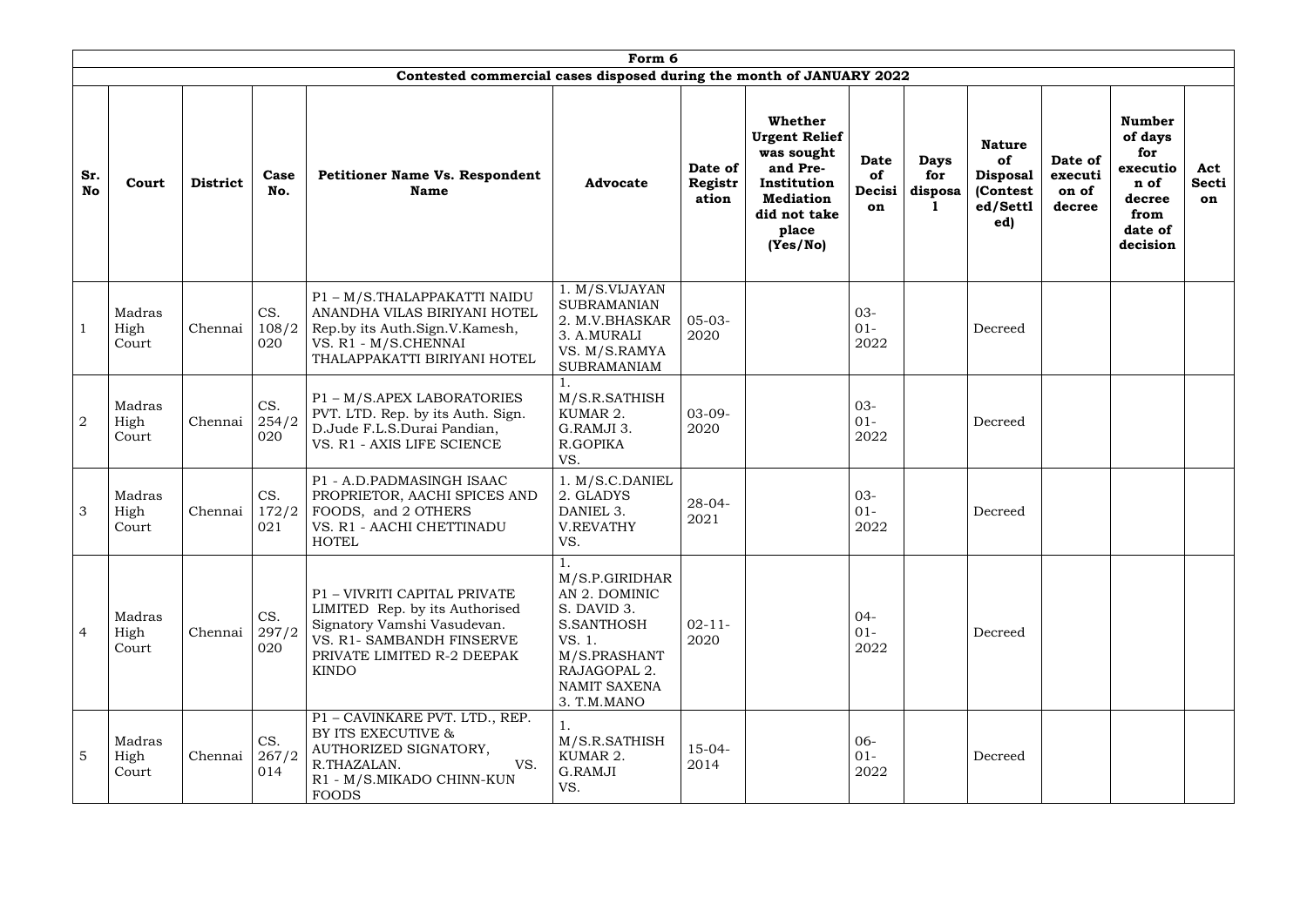|                  | Form 6<br>Contested commercial cases disposed during the month of JANUARY 2022 |                 |                     |                                                                                                                                                                                                                                                                                                           |                                                                                                                                                     |                             |                                                                                                                                   |                                   |                               |                                                                        |                                       |                                                                                              |                                  |
|------------------|--------------------------------------------------------------------------------|-----------------|---------------------|-----------------------------------------------------------------------------------------------------------------------------------------------------------------------------------------------------------------------------------------------------------------------------------------------------------|-----------------------------------------------------------------------------------------------------------------------------------------------------|-----------------------------|-----------------------------------------------------------------------------------------------------------------------------------|-----------------------------------|-------------------------------|------------------------------------------------------------------------|---------------------------------------|----------------------------------------------------------------------------------------------|----------------------------------|
|                  |                                                                                |                 |                     |                                                                                                                                                                                                                                                                                                           |                                                                                                                                                     |                             |                                                                                                                                   |                                   |                               |                                                                        |                                       |                                                                                              |                                  |
| Sr.<br><b>No</b> | Court                                                                          | <b>District</b> | Case<br>No.         | <b>Petitioner Name Vs. Respondent</b><br><b>Name</b>                                                                                                                                                                                                                                                      | <b>Advocate</b>                                                                                                                                     | Date of<br>Registr<br>ation | Whether<br><b>Urgent Relief</b><br>was sought<br>and Pre-<br>Institution<br><b>Mediation</b><br>did not take<br>place<br>(Yes/No) | <b>Date</b><br>of<br>Decisi<br>on | <b>Days</b><br>for<br>disposa | <b>Nature</b><br>of<br><b>Disposal</b><br>(Contest)<br>ed/Settl<br>ed) | Date of<br>executi<br>on of<br>decree | <b>Number</b><br>of days<br>for<br>executio<br>n of<br>decree<br>from<br>date of<br>decision | Act<br><b>Secti</b><br><b>on</b> |
| 6                | Madras<br>High<br>Court                                                        | Chennai         | CS.<br>283/2<br>017 | $P1 - M/S.TJSV$ STEEL<br>FABRICATION AND GALVANIZING<br>(INDIA) LTD., Rep by its Authorised<br>Representative, Mr. Verghese Paul<br>VS. R1 - M/S.EAST COAST<br>CONSTRUCTIONS R-2 THE SOUTH<br><b>INDIAN BANK</b>                                                                                          | M/S.KING AND<br>PARTRIDGE<br>VS. 1.<br>M/S.P.J.RISHIKE<br>SH 2.<br>P.J.SRIGANESH                                                                    | $12 - 04 -$<br>2017         |                                                                                                                                   | $10-$<br>$01-$<br>2022            |                               | Allowed                                                                |                                       |                                                                                              |                                  |
|                  | Madras<br>High<br>Court                                                        | Chennai         | CS.<br>329/2<br>014 | P1 - M/S.SUN TV NETWORK LTD.,<br>REP. BY ITS AUTHORISED<br>SIGNATORY, MR.M.JOTHI BASU,<br>VS. R1 - M/S.SUPER GOOD FILMS<br>PRIVATE LIMITED, REP. BY ITS<br>MANAGING DIRECTOR,<br>MR.R.B.CHOWDARY, R-2<br>M/S.UNITED INDIA EXPORTERS,<br>REP. BY ITS PARTNER,<br>MR.MOHAMMED YAHIYA and 2<br><b>OTHERS</b> | 1. MS.M.SNEHA<br>2. P.SURESH<br>BABU 3.<br>M.A.VIMAL<br><b>MOHAN</b><br>VS. 1.<br>M/S.M.A.KALAM,<br>2.<br>M/S.M.SOPHIA<br>3.<br>S.JEEVANANDHA<br>M  | $13 - 05 -$<br>2014         |                                                                                                                                   | $12 -$<br>$01-$<br>2022           |                               | Allowed                                                                |                                       |                                                                                              |                                  |
| 8                | Madras<br>High<br>Court                                                        | Chennai         | CS.<br>209/2<br>019 | P1 - HOUSING DEVELOPMENT<br>FINANCE COR LTD Rep by its Asst<br>VS. R1 -<br>Manager<br>HARIRAMSINGH D. R-2 MEENA<br>KUMARI                                                                                                                                                                                 | PARTHASARATH<br>Y K.J 2. R. SIVA<br>VS. 1.<br>M/S.RAVICHAND<br><b>RAN</b><br>SUNDARESAN 2.<br>P.KARTHIKEYAN<br>3.<br>R.KARTHIKEYAN                  | $20-03-$<br>2019            |                                                                                                                                   | $19-$<br>$01-$<br>2022            |                               | Allowed                                                                |                                       |                                                                                              |                                  |
| 9                | Madras<br>High<br>Court                                                        | Chennai         | CS.<br>17/20<br>20  | P1 - M/S.TECHINDIA INFOWAY<br>PVT. LTD. Rep. by its Auth. Sign<br>C.G.Subramaniam<br>VS. R1 - ECHOREAD HEALTHCARE<br>PVT.LTD.Rep.by its Directors R-2<br><b>VIKNA PRAKASH R-3</b><br>VIVEHANANTH RAMASAMY and 17<br><b>OTHERS</b>                                                                         | 1. M/S.VINEET<br>SUBRAMANI 2.<br><b>BHARADWAJA</b><br><b>RAMASUBRAMA</b><br>NIAM R. 3.<br>R.S.DIWAAGAR<br>VS. 1.<br>M/S.W.THOBIAS<br>ARUL 2. T.IRIS | $09-01-$<br>2020            |                                                                                                                                   | $20 -$<br>$01-$<br>2022           |                               | Decreed                                                                |                                       |                                                                                              |                                  |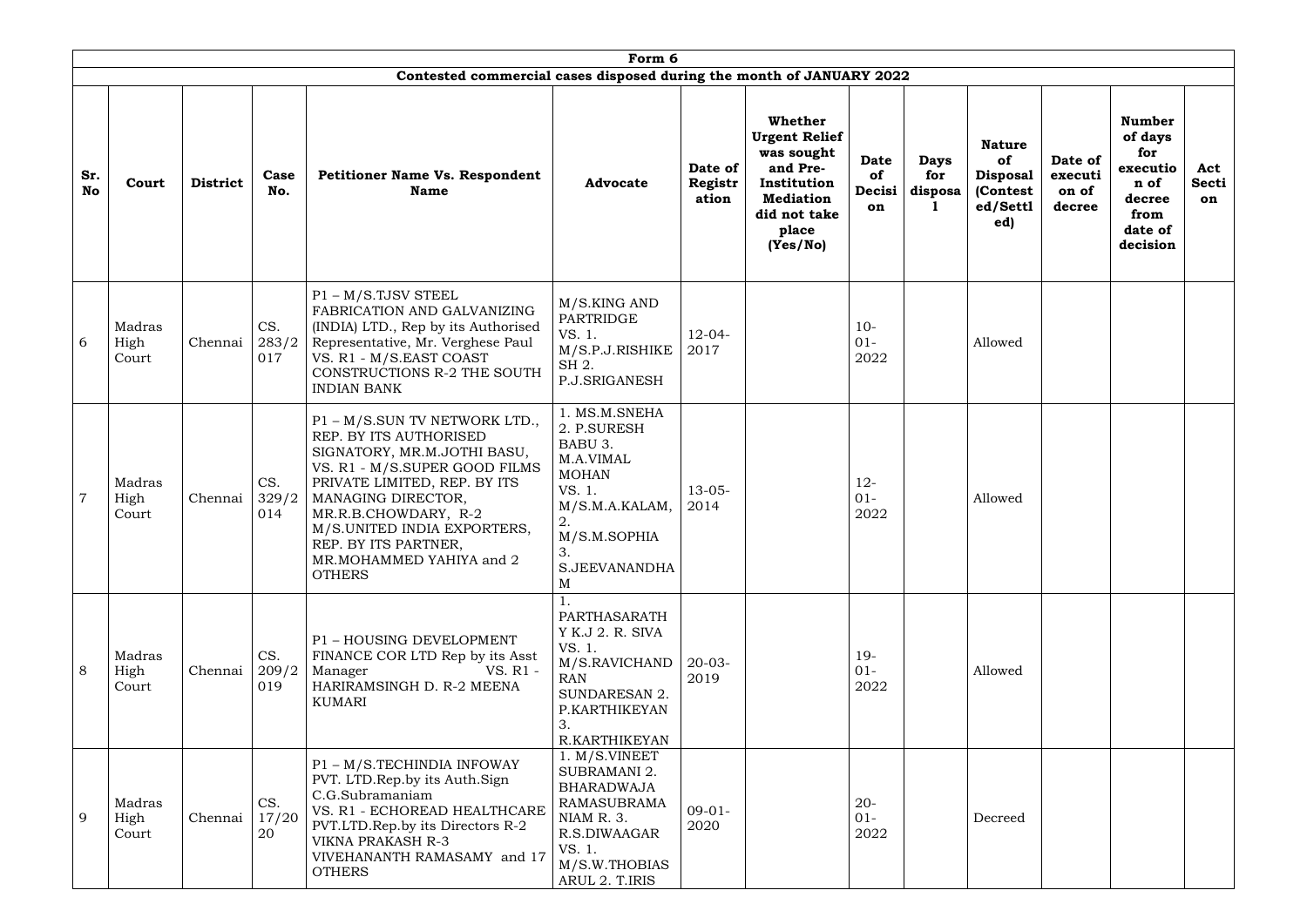|                  | Form 6                  |                 |                     |                                                                                                                                                                                                                                              |                                                                                                                                                                     |                             |                                                                                                                                   |                                   |                                     |                                                                        |                                       |                                                                                              |                           |
|------------------|-------------------------|-----------------|---------------------|----------------------------------------------------------------------------------------------------------------------------------------------------------------------------------------------------------------------------------------------|---------------------------------------------------------------------------------------------------------------------------------------------------------------------|-----------------------------|-----------------------------------------------------------------------------------------------------------------------------------|-----------------------------------|-------------------------------------|------------------------------------------------------------------------|---------------------------------------|----------------------------------------------------------------------------------------------|---------------------------|
|                  |                         |                 |                     | Contested commercial cases disposed during the month of JANUARY 2022                                                                                                                                                                         |                                                                                                                                                                     |                             |                                                                                                                                   |                                   |                                     |                                                                        |                                       |                                                                                              |                           |
| Sr.<br><b>No</b> | Court                   | <b>District</b> | Case<br>No.         | Petitioner Name Vs. Respondent<br><b>Name</b>                                                                                                                                                                                                | <b>Advocate</b>                                                                                                                                                     | Date of<br>Registr<br>ation | Whether<br><b>Urgent Relief</b><br>was sought<br>and Pre-<br>Institution<br><b>Mediation</b><br>did not take<br>place<br>(Yes/No) | <b>Date</b><br>of<br>Decisi<br>on | <b>Days</b><br>for<br>disposa<br>п. | <b>Nature</b><br>of<br><b>Disposal</b><br>(Contest)<br>ed/Settl<br>ed) | Date of<br>executi<br>on of<br>decree | <b>Number</b><br>of days<br>for<br>executio<br>n of<br>decree<br>from<br>date of<br>decision | Act<br><b>Secti</b><br>on |
|                  |                         |                 |                     |                                                                                                                                                                                                                                              | SANDRA 3.<br>R.UDHAYA<br>PRAKASH                                                                                                                                    |                             |                                                                                                                                   |                                   |                                     |                                                                        |                                       |                                                                                              |                           |
| 10               | Madras<br>High<br>Court | Chennai         | CS.<br>465/2<br>018 | P1 - XIAOMI TECHNOLOGY<br>INDIAPVT LTD, Rep by, Mr. Sameer<br>BS Rao,<br><b>VS. R1</b><br>- Y NOT STUDIOS PVT LTD., Rep by<br>its Director, Mr. Sashikanth Shivaji,<br>R-2 SASHIKANTH SHIVAJI., R-3<br><b>CHAKRAVARTHY</b><br>RAMACHANDRAN., | 1. M/S. K.M.D.<br>MUHILAN 2.<br>SUBHANG P.<br>NAIR 3.<br>PRANALAD BHAT<br>VS. 1.<br>M/S.K.HARISHA<br>NKAR 2.<br><b>SRINATH</b><br>SRIDEVAN 3.<br>T.K.BHASKAR        | $16-07-$<br>2018            |                                                                                                                                   | $25 -$<br>$01 -$<br>2022          |                                     | Decreed                                                                |                                       |                                                                                              |                           |
| 11               | Madras<br>High<br>Court | Chennai         | CS.<br>650/2<br>019 | P1 - M/S.VIVRITI CAPITAL PVT.<br>LTD.Rep.by its Auth.Sign. Nihal<br>Singh Pabadee<br>VS. R1 -M/S.BELL FINVEST INDIA<br>LTD. Rep.by its $M/D$ . Bhupesh<br>Rathod, R-2 BHUPESH RATHOD<br>R-3 CHIRAG RATHOD                                    | M/S.P.GIRIDHAR<br>AN 2. DOMINIC<br>S.DAVID 3.<br>S.SANTHOSH<br>VS. 1.<br>M/S.P.RAJKUMA<br>R<br>JHABAKH 2.<br>PREETI MOHAN<br>3. PAVITRA<br><b>VENKATESWARA</b><br>N | $08-11-$<br>2019            |                                                                                                                                   | $27 -$<br>$01 -$<br>2022          |                                     | Allowed                                                                |                                       |                                                                                              |                           |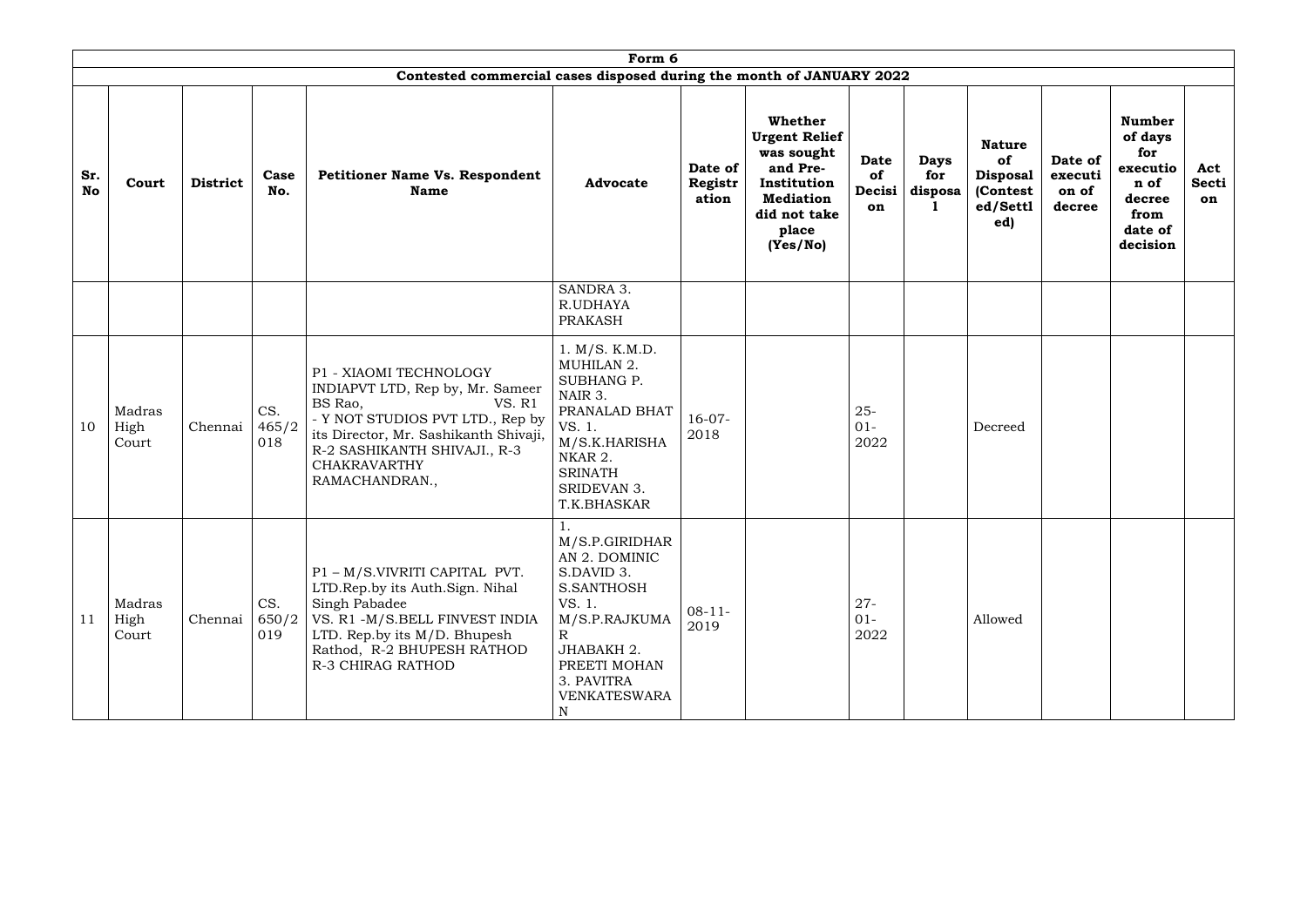| Form 7                                                       |                 |                                                              |                                                      |                                                       |                                                             |  |  |  |  |  |  |
|--------------------------------------------------------------|-----------------|--------------------------------------------------------------|------------------------------------------------------|-------------------------------------------------------|-------------------------------------------------------------|--|--|--|--|--|--|
| Summary of Commercial Cases during the month of JANUARY 2022 |                 |                                                              |                                                      |                                                       |                                                             |  |  |  |  |  |  |
| <b>Sr.No Court</b>                                           | <b>District</b> | Total number of cases pending<br>on the 1st day of the month | Total number of cases instituted<br>during the month | Total number of<br>cases disposed<br>during the month | Total number of cases<br>pending at the end of the<br>month |  |  |  |  |  |  |
| Commercial Court                                             | Chennai         | 787                                                          |                                                      | 26                                                    | 770                                                         |  |  |  |  |  |  |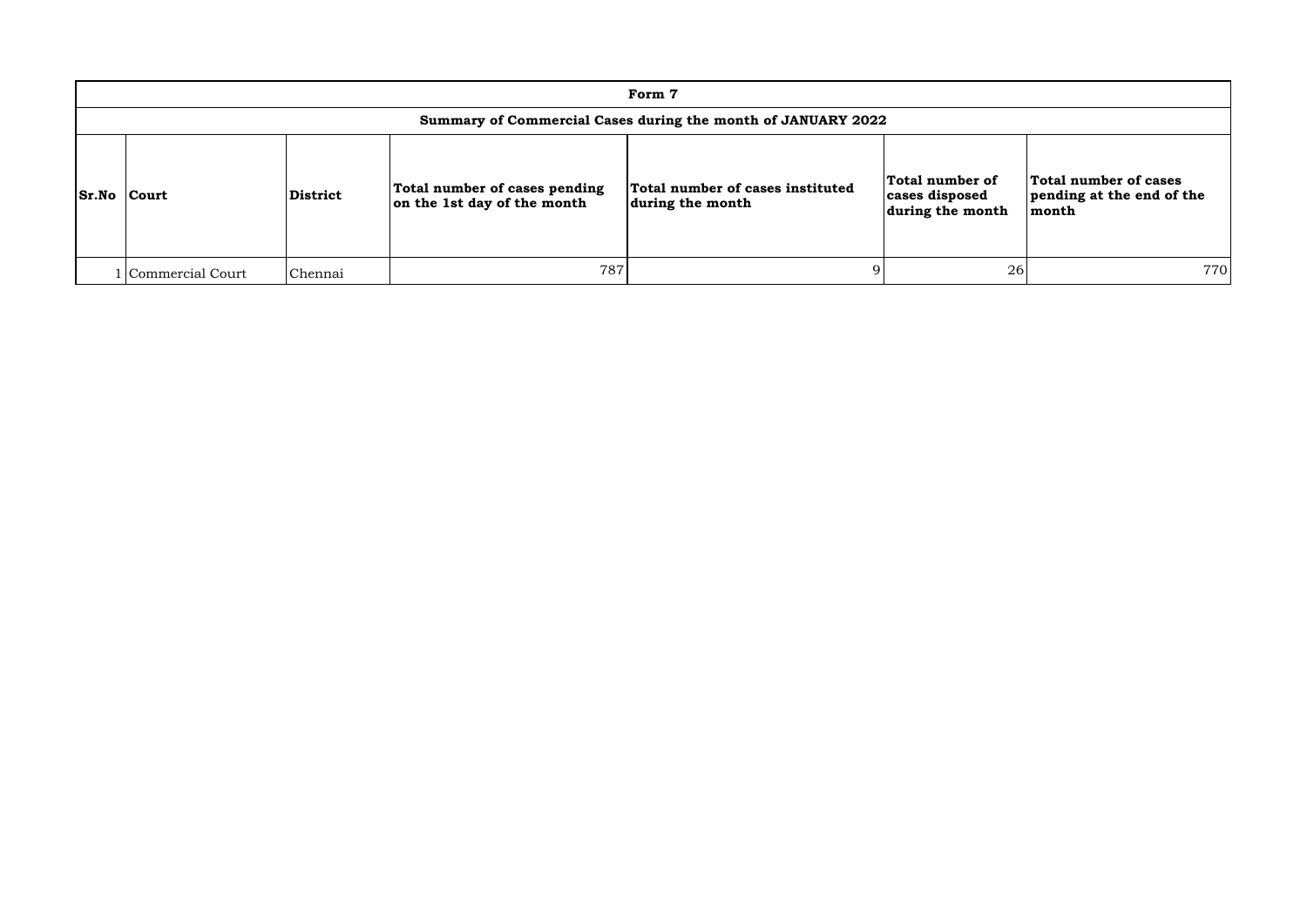# **JANUARY 2022 COMMERCIAL APPELLATE DIVISION OF MADRAS HIGH COURT**

| Form 1                                                        |                 |                    |                                                      |                 |                                  |                        |                         |                      |  |  |  |
|---------------------------------------------------------------|-----------------|--------------------|------------------------------------------------------|-----------------|----------------------------------|------------------------|-------------------------|----------------------|--|--|--|
| List of cases e-filed/e-mail during the month of JANUARY 2022 |                 |                    |                                                      |                 |                                  |                        |                         |                      |  |  |  |
| <b>Sr.No Court</b>                                            | <b>District</b> | <b>Case</b><br>No. | <b>Petitioner Name Vs.</b><br><b>Respondent Name</b> | <b>Advocate</b> | <b>Advocate Mobile</b><br>Number | Advocate E-<br>mail Id | Date of<br>Registration | Date of e-<br>filing |  |  |  |
| <b>High Court Commercial</b><br>Appellate                     | Chennai         | NIL                | $\overline{\text{NIL}}$                              | <b>NIL</b>      | <b>NIL</b>                       | <b>NIL</b>             | <b>NIL</b>              | <b>NIL</b>           |  |  |  |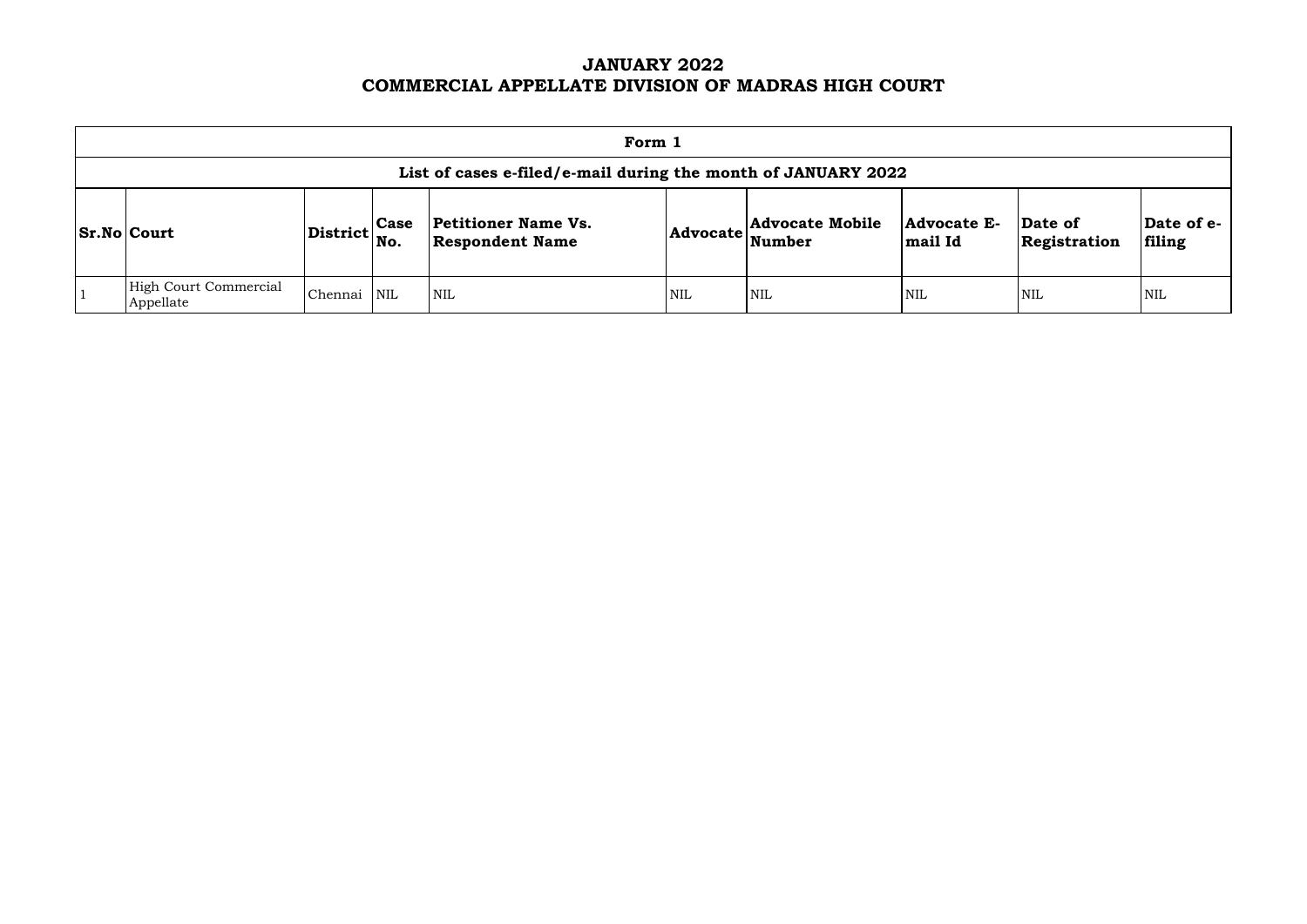|                                                                                          | Form 2                                                                                                                                                                                 |         |            |            |            |            |            |  |  |  |  |
|------------------------------------------------------------------------------------------|----------------------------------------------------------------------------------------------------------------------------------------------------------------------------------------|---------|------------|------------|------------|------------|------------|--|--|--|--|
| List of cases in which e-payment of Court fees was made during the month of JANUARY 2022 |                                                                                                                                                                                        |         |            |            |            |            |            |  |  |  |  |
|                                                                                          | Date of e-payment of Court<br><b>Petitioner Name Vs.</b><br>Date of<br><b>Sr.No Court</b><br>Case No.<br>District<br><b>Advocate</b><br>Registration<br><b>Respondent Name</b><br>Fees |         |            |            |            |            |            |  |  |  |  |
|                                                                                          | High Court Commercial<br>Appellate                                                                                                                                                     | Chennai | <b>NIL</b> | <b>NIL</b> | <b>NIL</b> | <b>NIL</b> | <b>NIL</b> |  |  |  |  |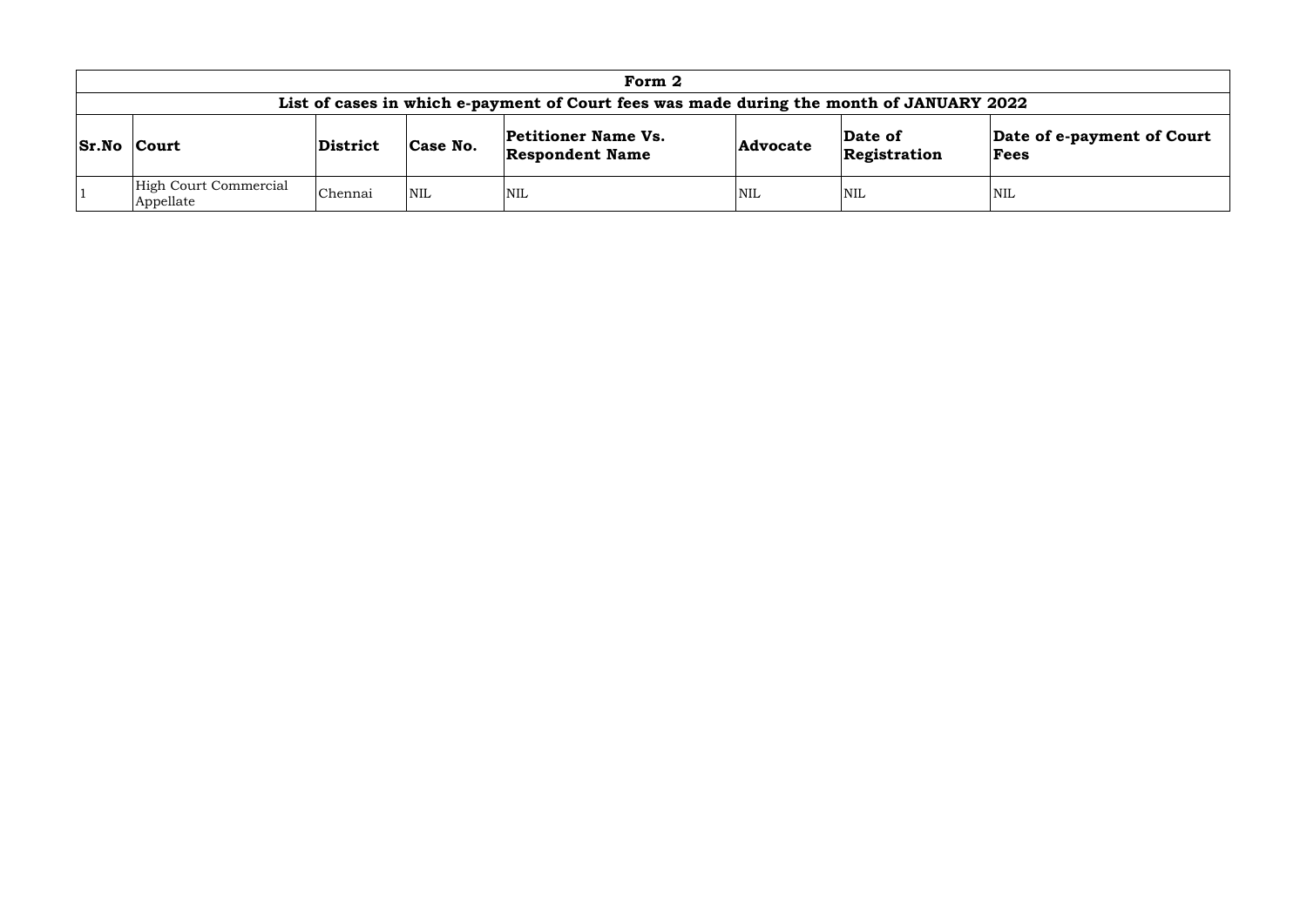| Form 3                                                                                                |          |            |                                                      |                 |                         |                                |  |  |  |  |
|-------------------------------------------------------------------------------------------------------|----------|------------|------------------------------------------------------|-----------------|-------------------------|--------------------------------|--|--|--|--|
| List of cases in which Electronic Service of Process has taken place during the month of JANUARY 2022 |          |            |                                                      |                 |                         |                                |  |  |  |  |
| <b>Sr.No Court</b>                                                                                    | District | Case No.   | <b>Petitioner Name Vs.</b><br><b>Respondent Name</b> | <b>Advocate</b> | Date of<br>Registration | Date of Elec<br><b>Process</b> |  |  |  |  |
| High Court Commercial<br>Appellate                                                                    | Chennai  | <b>NIL</b> | <b>NIL</b>                                           | <b>NIL</b>      | <b>NIL</b>              | <b>NIL</b>                     |  |  |  |  |

# **Date of Electronic Service of Process**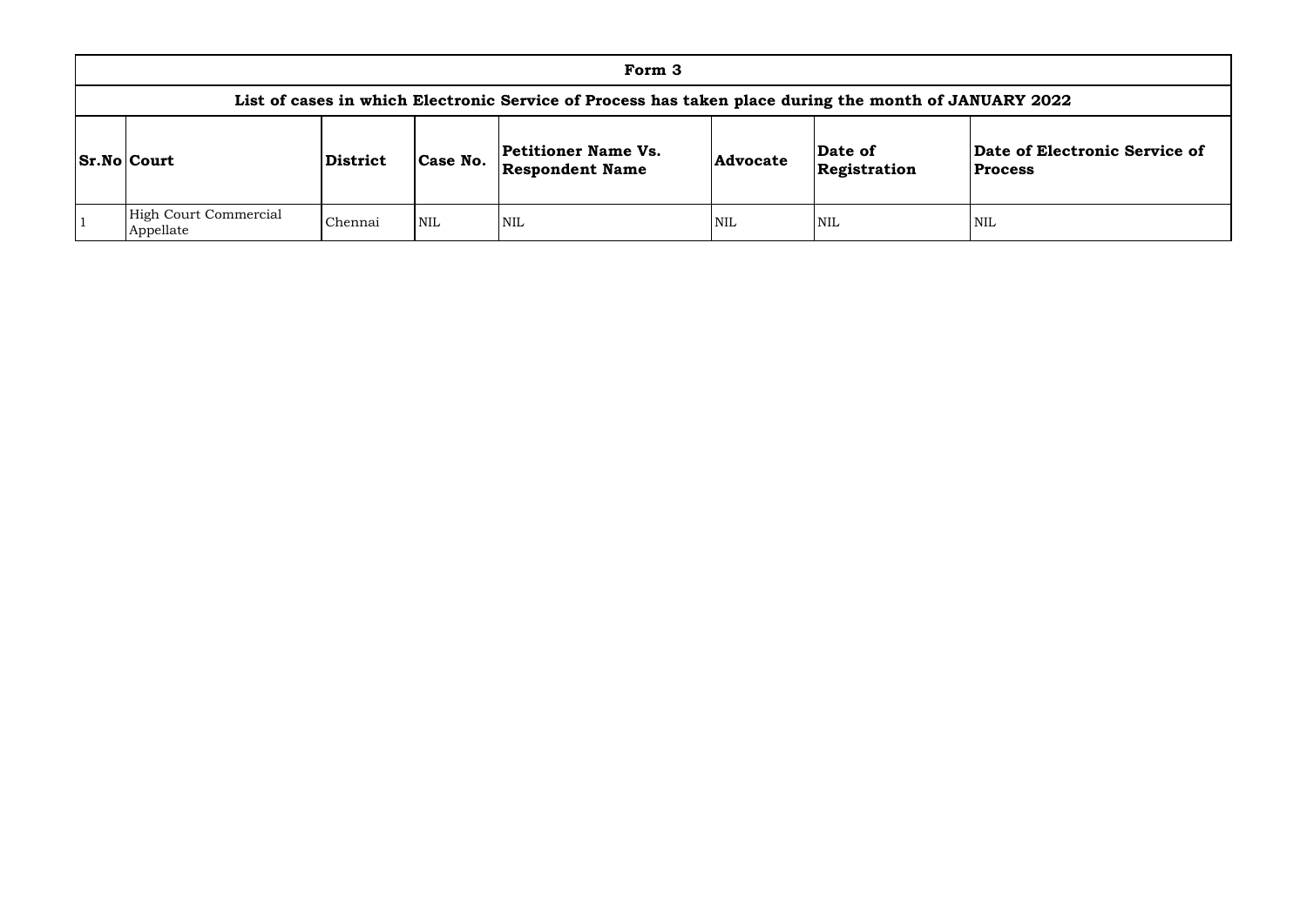|              | Form 4                                                                         |          |                      |            |                  |                       |  |  |  |  |  |
|--------------|--------------------------------------------------------------------------------|----------|----------------------|------------|------------------|-----------------------|--|--|--|--|--|
|              | List of total no. of cases randomly allocated during the month of JANUARY 2022 |          |                      |            |                  |                       |  |  |  |  |  |
| <b>Sr.No</b> | Court                                                                          | District | Court Name Court No. |            | <b>Case Type</b> | Case Count (No. of ca |  |  |  |  |  |
|              | High Court Commercial Appellate                                                | Chennai  | <b>NIL</b>           | <b>NIL</b> | NIL              | <b>NIL</b>            |  |  |  |  |  |

# **Sr.No Court District Court Name Court No. Case Type Case Count (No. of cases randomly allocated)**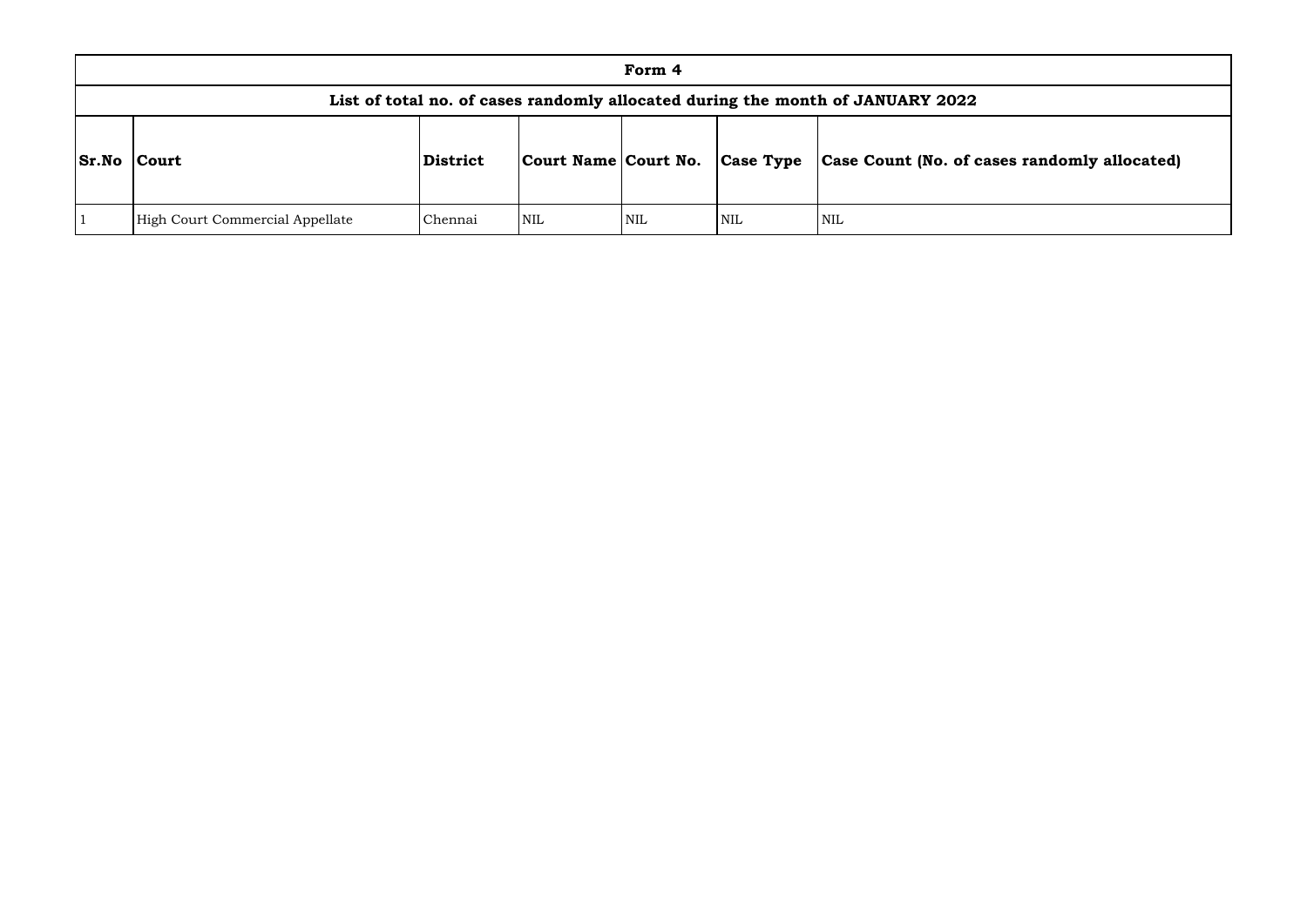| Form 5                                                                                   |                 |            |                                                      |            |                                                                 |                                |  |  |  |  |
|------------------------------------------------------------------------------------------|-----------------|------------|------------------------------------------------------|------------|-----------------------------------------------------------------|--------------------------------|--|--|--|--|
| List of cases in which Case Management Hearing was held during the month of JANUARY 2022 |                 |            |                                                      |            |                                                                 |                                |  |  |  |  |
| <b>Sr.No Court</b>                                                                       | <b>District</b> | Case No.   | <b>Petitioner Name Vs.</b><br><b>Respondent Name</b> |            | Date of<br>$ {\sf Advocate} \overline{\mathbf{F}}$ Registration | <b>Date o</b><br><b>Hearir</b> |  |  |  |  |
| <b>High Court Commercial</b><br>Appellate                                                | Chennai         | <b>NIL</b> | NIL                                                  | <b>NIL</b> | <b>NIL</b>                                                      | <b>NIL</b>                     |  |  |  |  |

# **Date of Case Management Hearing**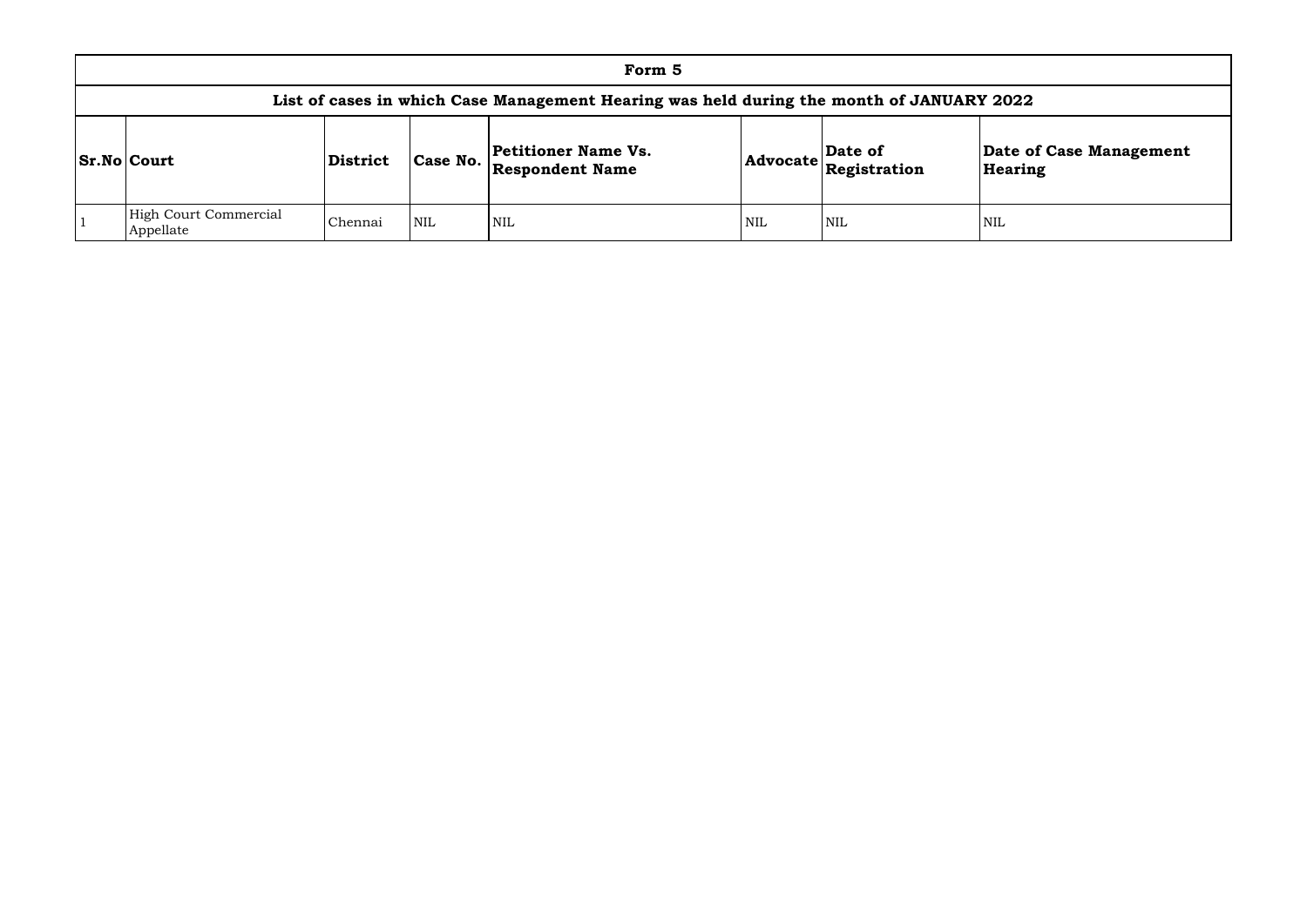|                  | Form 6                                       |                  |                     |                                                                                                                                                                                                                                                                                                                                                                         |                                                             |                             |                                                                                                                                          |                            |                              |                                                                     |                                                 |                                                                                                      |                           |
|------------------|----------------------------------------------|------------------|---------------------|-------------------------------------------------------------------------------------------------------------------------------------------------------------------------------------------------------------------------------------------------------------------------------------------------------------------------------------------------------------------------|-------------------------------------------------------------|-----------------------------|------------------------------------------------------------------------------------------------------------------------------------------|----------------------------|------------------------------|---------------------------------------------------------------------|-------------------------------------------------|------------------------------------------------------------------------------------------------------|---------------------------|
|                  |                                              |                  |                     | Contested commercial cases disposed during the month of JANUARY 2022                                                                                                                                                                                                                                                                                                    |                                                             |                             |                                                                                                                                          |                            |                              |                                                                     |                                                 |                                                                                                      |                           |
| Sr.<br><b>No</b> | Court                                        | <b>District</b>  | Case<br>No.         | <b>Petitioner Name Vs. Respondent Name</b>                                                                                                                                                                                                                                                                                                                              | <b>Advocate</b>                                             | Date of<br>Registra<br>tion | <b>Whether</b><br><b>Urgent Relief</b><br>was sought<br>and Pre-<br>Institution<br><b>Mediation did</b><br>not take<br>place<br>(Yes/No) | Date<br>of<br>Decisi<br>on | Day<br>s for<br>disp<br>osal | <b>Nature of</b><br><b>Disposal</b><br>(Contest)<br>ed/Settl<br>ed) | <b>Date</b><br>of<br>execut<br>ion of<br>decree | <b>Numbe</b><br>r of<br>days<br>for<br>executi<br>on of<br>decree<br>from<br>date of<br>decisio<br>n | Act<br><b>Sect</b><br>ion |
|                  | <b>High Court</b><br>Commercial<br>Appellate | Chennai          | OSA.<br>23/20<br>21 | K THIRUMALAIYA<br>FLAT NO.205, B-BLOCK, ANKUR BOB<br>CLASSIC APARTMENTS, D.NO.11,<br>RATNAMMAL ST, KODAMBAKKAM CH-<br>24<br><b>VS</b><br><b>S PARTHIBAN</b><br>PROP M/S. SILVER LINE FILM<br>FACTORY, NO.26/1, 2ND ST, KUMARAN<br>COLONY, VADAPALANI, CH-26 & 3<br><b>OTHERS</b>                                                                                        | M/S.<br><b>SIVARAMAN</b>                                    | $20 - 01 -$<br>2021         |                                                                                                                                          | $28 -$<br>$01 -$<br>2022   | 373                          | <b>SETTLED</b>                                                      |                                                 |                                                                                                      |                           |
| 2                | <b>High Court</b><br>Commercial<br>Appellate | Chennai $ 4/202$ | OSA.                | SWARAJ INDIA INDUSTRIES LTD<br>REP.BY ITS DIRECTOR SURESH<br>DNYANOBARAO KUTE, S.NO.406 AND<br>407, AT NIMBHORE, POST SURWADI<br>TALUKA, PHALTAN SAARA, SATARA,<br>MAHARASHTRA 415523 & 3 OTHERS<br><b>VS</b><br>TIRUMALA MILK PRODUCTS PVT LTD<br>NO.125, I ST FLOOR, 7 TH CRSS ST,<br>SENTHIL NAGAR, CHENNAI 600 099.<br>REP BY ITS MANAGER (LEGAL) MR. S.<br>MUKUDH. | A.K.BALAJI<br>M/S.P.V.<br><b>BALASUBRA</b><br><b>MANIAM</b> | $05-01-$<br>2021            |                                                                                                                                          | $31 -$<br>$01 -$<br>2022   | 391                          | CONTES<br><b>TED</b>                                                |                                                 |                                                                                                      |                           |
| 3                | <b>High Court</b><br>Commercial<br>Appellate | Chennai          | OSA.<br>5/202       | SWARAJ INDIA INDUSTRIES LTD<br>REP.BY ITS DIRECTOR SURESH<br>DNYANOBARAO KUTE, S.NO.406 AND<br>407, AT NIMBHORE, POST SURWADI<br>TALUKA, PHALTAN SAARA, SATARA,<br>MAHARASHTRA 415523 & 3 OTHERS<br><b>VS</b><br>TIRUMALA MILK PRODUCTS PVT LTD<br>NO.125, I ST FLOOR, 7 TH CRSS ST,<br>SENTHIL NAGAR, CHENNAI 600 099.<br>REP BY ITS MANAGER (LEGAL) MR. S.<br>MUKUDH. | A.K.BALAJI<br>M/S.P.V.<br><b>BALASUBRA</b><br><b>MANIAM</b> | $05-01-$<br>2021            |                                                                                                                                          | $31 -$<br>$01 -$<br>2022   | 391                          | <b>CONTES</b><br><b>TED</b>                                         |                                                 |                                                                                                      |                           |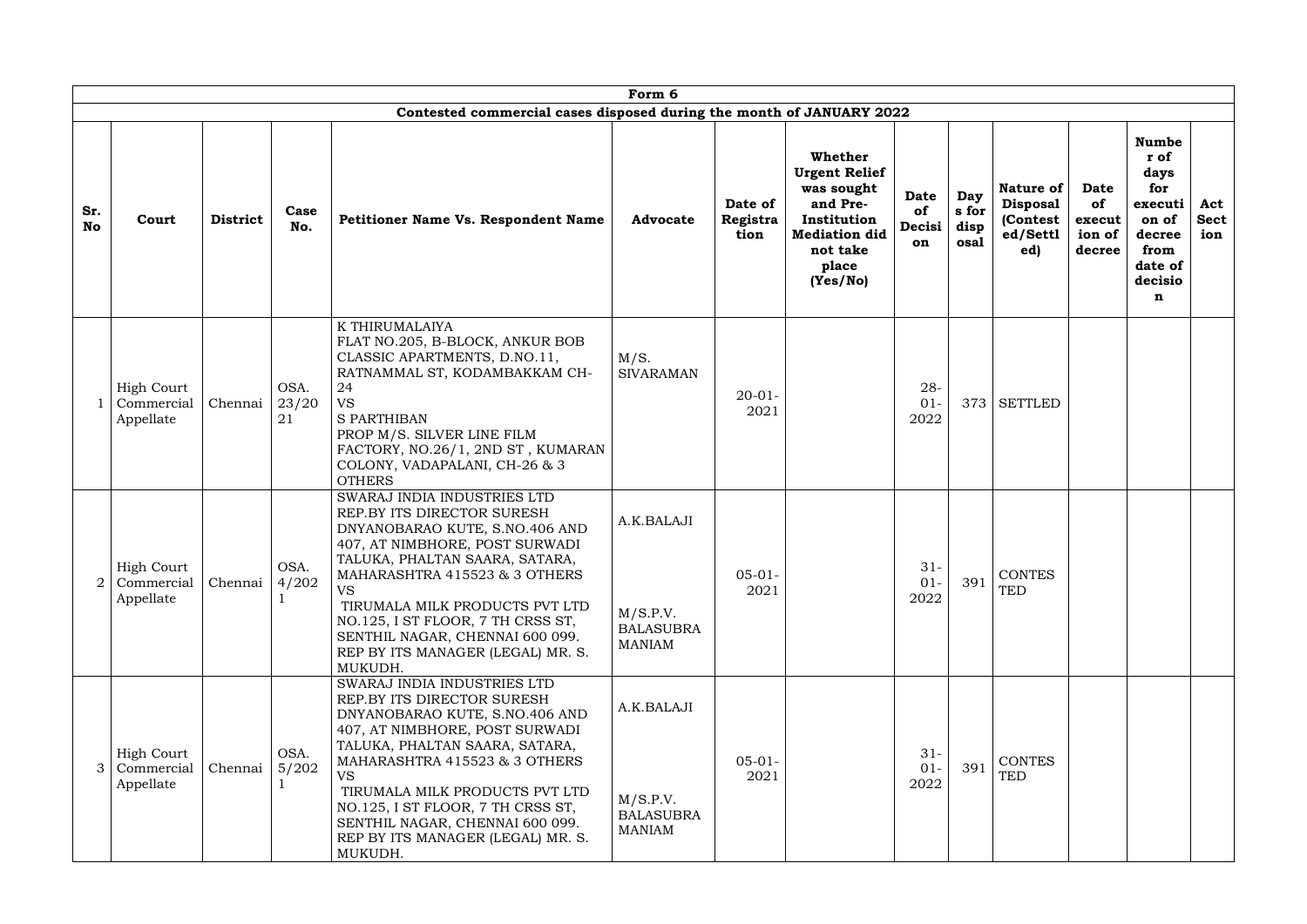|                  | Form 6<br>Contested commercial cases disposed during the month of JANUARY 2022 |                 |                                         |                                                                                                                                                                                                                                                                                                                                                                                                              |                                                        |                             |                                                                                                                                          |                                   |                              |                                                                    |                                                 |                                                                                                      |                           |
|------------------|--------------------------------------------------------------------------------|-----------------|-----------------------------------------|--------------------------------------------------------------------------------------------------------------------------------------------------------------------------------------------------------------------------------------------------------------------------------------------------------------------------------------------------------------------------------------------------------------|--------------------------------------------------------|-----------------------------|------------------------------------------------------------------------------------------------------------------------------------------|-----------------------------------|------------------------------|--------------------------------------------------------------------|-------------------------------------------------|------------------------------------------------------------------------------------------------------|---------------------------|
| Sr.<br><b>No</b> | Court                                                                          | <b>District</b> | Case<br>No.                             | Petitioner Name Vs. Respondent Name                                                                                                                                                                                                                                                                                                                                                                          | <b>Advocate</b>                                        | Date of<br>Registra<br>tion | <b>Whether</b><br><b>Urgent Relief</b><br>was sought<br>and Pre-<br>Institution<br><b>Mediation did</b><br>not take<br>place<br>(Yes/No) | <b>Date</b><br>of<br>Decisi<br>on | Day<br>s for<br>disp<br>osal | <b>Nature of</b><br><b>Disposal</b><br>(Contest<br>ed/Settl<br>ed) | <b>Date</b><br>of<br>execut<br>ion of<br>decree | <b>Numbe</b><br>r of<br>days<br>for<br>executi<br>on of<br>decree<br>from<br>date of<br>decisio<br>n | Act<br><b>Sect</b><br>ion |
| 4                | <b>High Court</b><br>Commercial<br>Appellate                                   | Chennai         | <b>OSA(C</b><br>$AD$ ).<br>157/2<br>021 | INTERACTIVE TELEVISION PRIVATE<br><b>LIMITED</b><br>NO.2/2, GROUND FLOOR, POES ROAD,<br>TEYNAMPET, CHENNAI 600018 & 1<br><b>OTHER</b><br><b>VS</b><br>KALEESUWARI REFINERY PRIVATE<br><b>LIMITED</b><br>REP BY ITS DIRECTOR, MR.M.ARUN,<br>NO.53, RAJASEAKARAN ST, (OPPOSITE<br>KALYANI HOSPITAL, RADHAKRISHNAN<br>SALAI), MYLAPORE, CHENNAI 600 004<br>& 1 OTHER                                            | K.F.MANAVA<br>LAN                                      | $21 - 12$<br>2021           |                                                                                                                                          | $03 -$<br>$01 -$<br>2022          | 13 <sup>1</sup>              | <b>SETTLED</b>                                                     |                                                 |                                                                                                      |                           |
| 5.               | <b>High Court</b><br>Commercial<br>Appellate                                   | Chennai         | <b>OSA(C)</b><br>AD).<br>160/2<br>021   | MAHALEARNING EDUCATION PRIVATE<br><b>LIMITED</b><br>HAVING ITS REGISTERED OFFICE AT<br>G1,22/43, TP KOIL ST, TRIPLICANE,<br>CHENNAI 600 005, REP BY ITS<br><b>MANAGING DIRECTOR</b><br>MRS.KRISHNAVEDI KANNAN.<br><b>VS</b><br>MAHALEARNING TAB INDIA<br>PARTNERSHIP FIRM HAVING ITS<br>OFFICE AT D-44/3, EAST OF KAILASH,<br>NEW DELHI, REP BY ITS PARTNERS<br>MAHESH VERMA AND DEEPTI VARMA.<br>& 7 OTHERS | M/S.N.P.VIJA<br>Y KUMAR                                | $27 - 12$<br>2021           |                                                                                                                                          | $03 -$<br>$01 -$<br>2022          | $\overline{7}$               | <b>SETTLED</b>                                                     |                                                 |                                                                                                      |                           |
| 6                | <b>High Court</b><br>Commercial<br>Appellate                                   | Chennai         | <b>OSA(C</b><br>AD).<br>114/2<br>021    | <b>ANNAI STEELS</b><br>REP.BY ITS AUTHORISED SIGNATORY,<br>MR.E.SEVVEL 37/1A, MELVEERANAM<br>ROAD, WALAJAH TK, MELVEERANAM,<br>VELLORE DIST 632508. & 2 OTHERS<br>VS S.P.CHANDRASEKAR<br>PROPRIETOR M/S.LOTUR TRADING<br>COMPANY, NO.L-7, 1ST MAIN ROAD,<br>SIDCO INDUSTRIAL ESTATE,<br>KODUNGAIYUR, CHENNAI- 600 118.                                                                                       | M/S.S.VEER<br>ARAGHAVAN<br>S.P.CHANDR<br><b>ASEKAR</b> | $17 - 11 -$<br>2021         |                                                                                                                                          | $07 -$<br>$01 -$<br>2022          | 51                           | <b>CONTES</b><br><b>TED</b>                                        |                                                 |                                                                                                      |                           |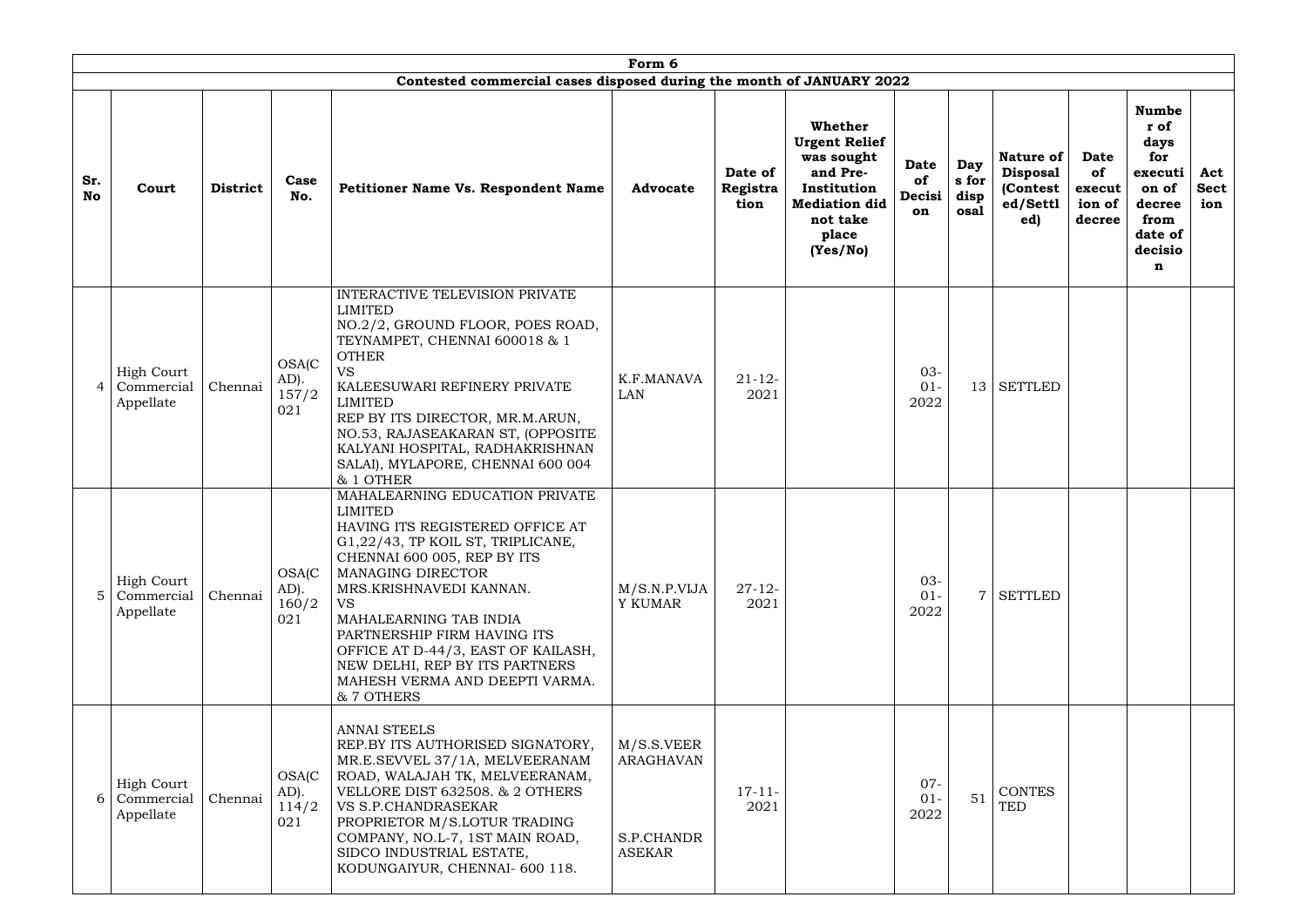|                  | Form 6<br>Contested commercial cases disposed during the month of JANUARY 2022 |                 |                                         |                                                                                                                                                                                                                                                                                                                 |                                                         |                             |                                                                                                                                   |                                   |                              |                                                                    |                                                 |                                                                                                      |                           |
|------------------|--------------------------------------------------------------------------------|-----------------|-----------------------------------------|-----------------------------------------------------------------------------------------------------------------------------------------------------------------------------------------------------------------------------------------------------------------------------------------------------------------|---------------------------------------------------------|-----------------------------|-----------------------------------------------------------------------------------------------------------------------------------|-----------------------------------|------------------------------|--------------------------------------------------------------------|-------------------------------------------------|------------------------------------------------------------------------------------------------------|---------------------------|
| Sr.<br><b>No</b> | Court                                                                          | <b>District</b> | Case<br>No.                             | Petitioner Name Vs. Respondent Name                                                                                                                                                                                                                                                                             | <b>Advocate</b>                                         | Date of<br>Registra<br>tion | Whether<br><b>Urgent Relief</b><br>was sought<br>and Pre-<br>Institution<br><b>Mediation did</b><br>not take<br>place<br>(Yes/No) | <b>Date</b><br>of<br>Decisi<br>on | Day<br>s for<br>disp<br>osal | <b>Nature of</b><br><b>Disposal</b><br>(Contest<br>ed/Settl<br>ed) | <b>Date</b><br>of<br>execut<br>ion of<br>decree | <b>Numbe</b><br>r of<br>days<br>for<br>executi<br>on of<br>decree<br>from<br>date of<br>decisio<br>n | Act<br><b>Sect</b><br>ion |
|                  | <b>High Court</b><br>Commercial<br>Appellate                                   | Chennai         | <b>OSA(C</b><br>$AD$ ).<br>168/2<br>021 | M/S.STRAIGHT LINE CINEMAS<br>REP BY ITS PROPRIETOR MR.SUDHIR<br>V.K, KRISHNA BHAT TOWER,<br>PULLEPADY ROAD, ERNAKULAM 682<br>035<br><b>VS</b><br>M/S.DREAM WARRIOR PICTURES<br>REP. BY ITS PARTNER MR.S.R.PRABHU<br>NO.17/8, FLAT NO.1, GANAPATHI<br>APARTMENTS, KRISHNA ST, T.NAGAR,<br><b>CHENNAI 600 017</b> | S.SIVARAMA<br>$\mathbf N$<br>S.S.SWAMIN<br><b>ATHAN</b> | $30-12-$<br>2021            |                                                                                                                                   | $10-$<br>$01 -$<br>2022           | 11                           | <b>CONTES</b><br>TED                                               |                                                 |                                                                                                      |                           |
|                  | High Court<br>Commercial<br>Appellate                                          | Chennai         | OSA(C<br>AD).<br>167/2<br>021           | M/S.STRAIGHT LINE CINEMAS<br>REP BY ITS PROPRIETOR MR.SUDHIR<br>V.K, KRISHNA BHAT TOWER,<br>PULLEPADY ROAD, ERNAKULAM 682<br>035<br><b>VS</b><br>M/S.DREAM WARRIOR PICTURES<br>REP. BY ITS PARTNER MR.S.R.PRABHU<br>NO.17/8, FLAT NO.1, GANAPATHI<br>APARTMENTS, KRISHNA ST, T.NAGAR,<br><b>CHENNAI 600 017</b> | S.SIVARAMA<br>N<br>S.S.SWAMIN<br><b>ATHAN</b>           | $30-12-$<br>2021            |                                                                                                                                   | $10-$<br>$01 -$<br>2022           | 11                           | <b>CONTES</b><br>TED                                               |                                                 |                                                                                                      |                           |
| 9                | <b>High Court</b><br>Commercial<br>Appellate                                   | Chennai         | <b>OSA(C</b><br>AD).<br>101/2<br>021    | ION EXCHANGE (INDIA) LTD.,<br>ENVIRONMENT DIVISION, R-14, T.T.C.,<br>MIDC, RABALE, NAVI MUMBAI - 400<br>701.<br><b>VS</b><br>CHENNAI PETROLEUM CORPORATION<br>LTD.,<br>536 ANNA SALAI, TEYNAMPET,<br>CHENNAI - 600 018. & 2 OTHERS                                                                              | M/S.G.SIVA<br><b>SHANKARAN</b>                          | $11 - 10 -$<br>2021         |                                                                                                                                   | $11-$<br>$01 -$<br>2022           | 92                           | <b>SETTLED</b>                                                     |                                                 |                                                                                                      |                           |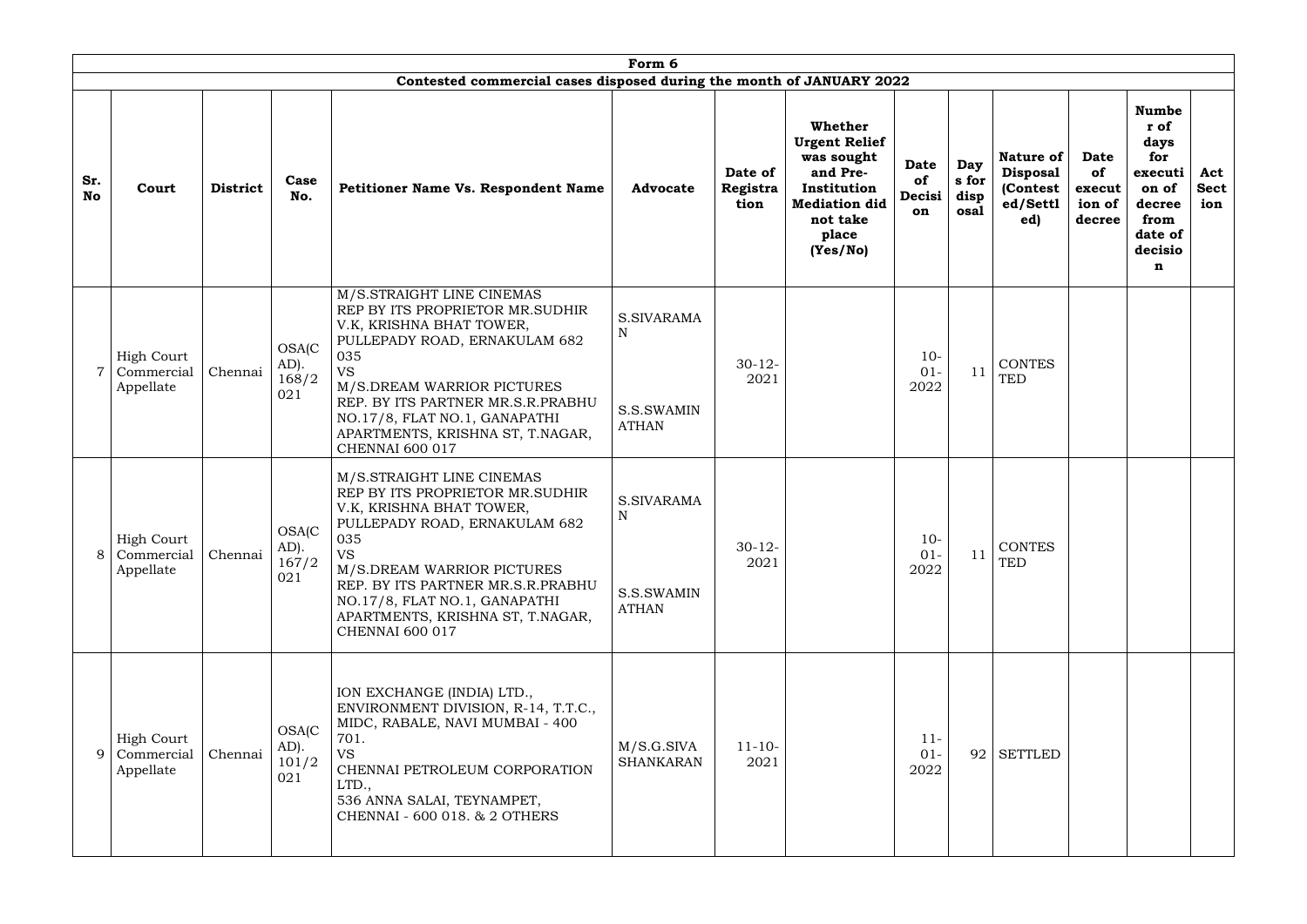|                  | Form 6                                       |                 |                                       |                                                                                                                                                                                                                                                                                                                                                                                                       |                                |                             |                                                                                                                                   |                                   |                              |                                                                    |                                                 |                                                                                                      |                           |
|------------------|----------------------------------------------|-----------------|---------------------------------------|-------------------------------------------------------------------------------------------------------------------------------------------------------------------------------------------------------------------------------------------------------------------------------------------------------------------------------------------------------------------------------------------------------|--------------------------------|-----------------------------|-----------------------------------------------------------------------------------------------------------------------------------|-----------------------------------|------------------------------|--------------------------------------------------------------------|-------------------------------------------------|------------------------------------------------------------------------------------------------------|---------------------------|
|                  |                                              |                 |                                       | Contested commercial cases disposed during the month of JANUARY 2022                                                                                                                                                                                                                                                                                                                                  |                                |                             |                                                                                                                                   |                                   |                              |                                                                    |                                                 |                                                                                                      |                           |
| Sr.<br><b>No</b> | Court                                        | <b>District</b> | Case<br>No.                           | <b>Petitioner Name Vs. Respondent Name</b>                                                                                                                                                                                                                                                                                                                                                            | <b>Advocate</b>                | Date of<br>Registra<br>tion | Whether<br><b>Urgent Relief</b><br>was sought<br>and Pre-<br>Institution<br><b>Mediation did</b><br>not take<br>place<br>(Yes/No) | <b>Date</b><br>of<br>Decisi<br>on | Day<br>s for<br>disp<br>osal | <b>Nature of</b><br><b>Disposal</b><br>(Contest<br>ed/Settl<br>ed) | <b>Date</b><br>of<br>execut<br>ion of<br>decree | <b>Numbe</b><br>r of<br>days<br>for<br>executi<br>on of<br>decree<br>from<br>date of<br>decisio<br>n | Act<br><b>Sect</b><br>ion |
| 10               | <b>High Court</b><br>Commercial<br>Appellate | Chennai         | <b>OSA(C</b><br>AD).<br>85/20<br>21   | ION EXCHANGE (INDIA) LTD.,<br>ENVIRONMENT DIVISION, R-14, T.T.C.,<br>MIDC, RABALE, NAVI MUMBAI - 400<br>701.<br><b>VS</b><br>CHENNAI PETROLEUM CORPORATION<br>LTD.,<br>536 ANNA SALAI, TEYNAMPET,<br>CHENNAI - 600 018. & 2 OTHERS                                                                                                                                                                    | M/S.G.SIVA<br><b>SHANKARAN</b> | $29 - 09 -$<br>2021         |                                                                                                                                   | $11 -$<br>$01 -$<br>2022          | 104                          | <b>SETTLED</b>                                                     |                                                 |                                                                                                      |                           |
| 11               | <b>High Court</b><br>Commercial<br>Appellate | Chennai         | OSA(C<br>AD).<br>151/2<br>021         | TAMILNADU INDUSTRIAL INVESTMENT<br>CORPORATION<br>REP BY ITS BRANCH MANAGER,<br>SPECIAL RECOVERY BRANCH, NO.692,<br>ANNASALAI, NANDANAM, CHENNAI 600<br>035. NOW AT HIG NO.42,43, MGR<br>SALAI, MARAIMALAINAGAR,<br>CHENGLEPET DT<br><b>VS</b><br>M/S. DRILL WELL RIGS<br>REP BY ITS PROPRITOR, ANNAM -H-<br>965, C3 24th STREET THIRUMOOLAR<br>COLONY ANNA NAGAR WEST, CHENNAI<br>600 040 & 2 OTHERS | M.J.JASEEM<br><b>MOHAMED</b>   | $17 - 12$<br>2021           |                                                                                                                                   | $11 -$<br>$01 -$<br>2022          | 25                           | <b>CONTES</b><br>TED                                               |                                                 |                                                                                                      |                           |
| 12               | <b>High Court</b><br>Commercial<br>Appellate | Chennai         | <b>OSA(C)</b><br>AD).<br>161/2<br>021 | A.D.PADMASINGH ISAAC<br>TRADING AS AACHI SPICES AND<br>FOODS OLD NO.4, NEW NO.181/1, 6TH<br>AVENUE, THANGAM COLONY, ANNA<br>NAGAR, CHENNAI 600040. & 1 OTHER<br><b>VS</b><br>SUDALI AACHI PROVISIONS<br>NO.28, FIRST FLOOR, VELACHERY,<br>BAZZAR ROAD, BALAYAGARDEN,<br>CHENNAI 600091 REP BY ITS<br>PARTNERS, MRS.MUTHU MARI AMMAL<br>AND MR.G.IYAPPAN.                                              | M/S.C.DANIE                    | $28 - 12$<br>2021           |                                                                                                                                   | $21 -$<br>$01 -$<br>2022          | 24                           | <b>CONTES</b><br><b>TED</b>                                        |                                                 |                                                                                                      |                           |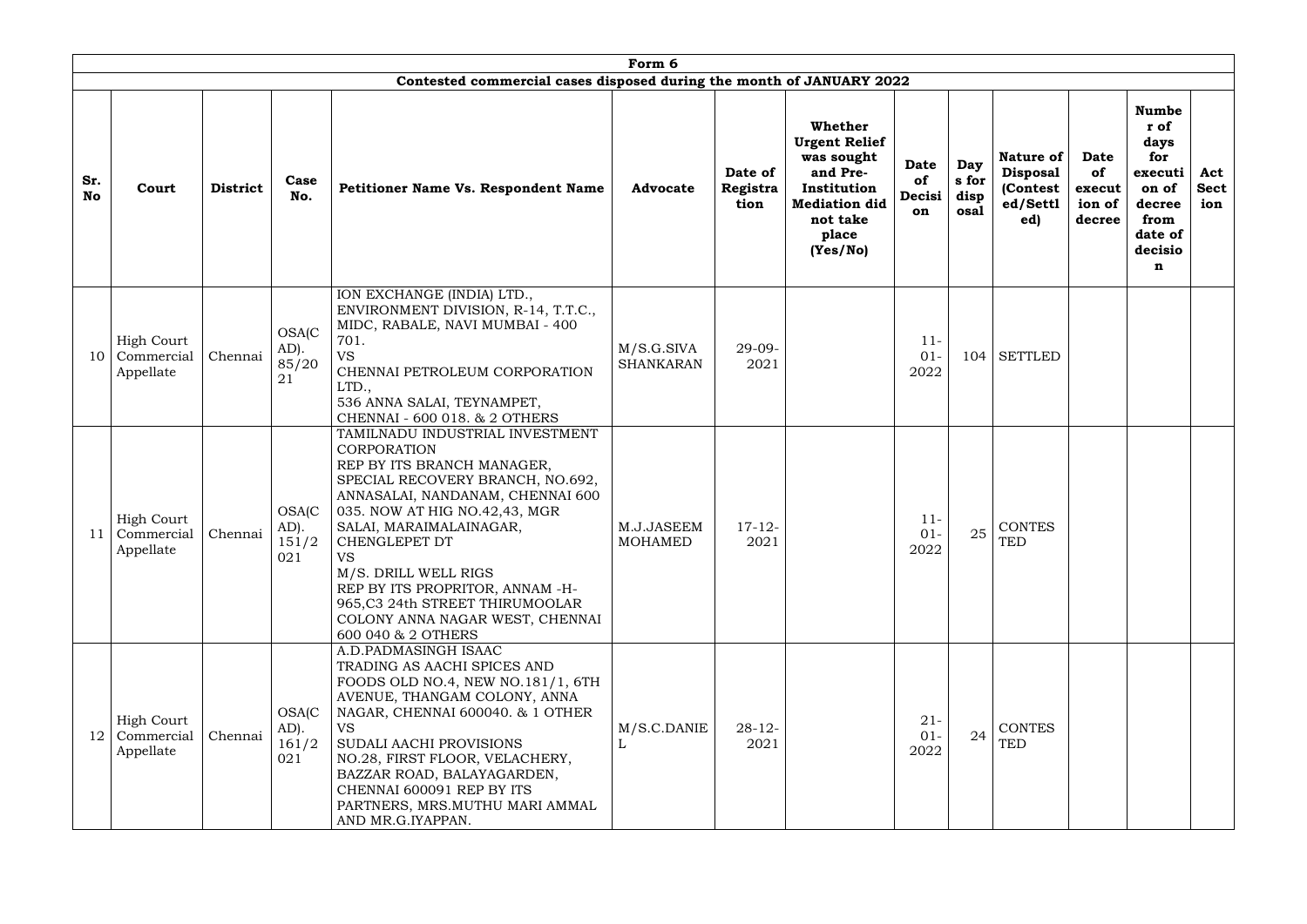|                  | Form 6                                       |                 |                                                     |                                                                                                                                                                                                                                                                                                                                                                                            |                                           |                             |                                                                                                                                   |                                   |                              |                                                                    |                                                 |                                                                                                      |                           |
|------------------|----------------------------------------------|-----------------|-----------------------------------------------------|--------------------------------------------------------------------------------------------------------------------------------------------------------------------------------------------------------------------------------------------------------------------------------------------------------------------------------------------------------------------------------------------|-------------------------------------------|-----------------------------|-----------------------------------------------------------------------------------------------------------------------------------|-----------------------------------|------------------------------|--------------------------------------------------------------------|-------------------------------------------------|------------------------------------------------------------------------------------------------------|---------------------------|
|                  |                                              |                 |                                                     | Contested commercial cases disposed during the month of JANUARY 2022                                                                                                                                                                                                                                                                                                                       |                                           |                             |                                                                                                                                   |                                   |                              |                                                                    |                                                 |                                                                                                      |                           |
| Sr.<br><b>No</b> | Court                                        | <b>District</b> | Case<br>No.                                         | Petitioner Name Vs. Respondent Name                                                                                                                                                                                                                                                                                                                                                        | <b>Advocate</b>                           | Date of<br>Registra<br>tion | Whether<br><b>Urgent Relief</b><br>was sought<br>and Pre-<br>Institution<br><b>Mediation did</b><br>not take<br>place<br>(Yes/No) | <b>Date</b><br>of<br>Decisi<br>on | Day<br>s for<br>disp<br>osal | <b>Nature of</b><br><b>Disposal</b><br>(Contest<br>ed/Settl<br>ed) | <b>Date</b><br>of<br>execut<br>ion of<br>decree | <b>Numbe</b><br>r of<br>days<br>for<br>executi<br>on of<br>decree<br>from<br>date of<br>decisio<br>n | Act<br><b>Sect</b><br>ion |
| 13               | <b>High Court</b><br>Commercial<br>Appellate | Chennai         | <b>OSA(C</b><br>AD).<br>111/2<br>021                | TIRUMALA MILK PRODUCTS PRIVATE<br><b>LIMITED</b><br>NO.125, 1 ST FLOOR, 7 TH CROSS ST,<br>SENTHIL NAGAR, CHENNAI 99. REP BY<br>ITS MANAGER (LEGAL) MR. S.<br><b>MUKUNDH</b><br><b>VS</b><br>TIRUMALAA DAAIRY LIMITED<br>REP. BY ITS DIRECTOR SURESH<br>DNYANOBARAO KUTE, S.NO.406 AND<br>407 AT NIMBHORE POST SURWADI<br>TALUKA, PHALTAN SATARA, SATARA,<br>MAHARASHTRA 415523. & 3 OTHERS | M/S. VAT<br>LEGAL<br>M/S.A.K.BAL<br>AJI   | $09-11-$<br>2021            |                                                                                                                                   | $31 -$<br>$01-$<br>2022           | 83                           | <b>CONTES</b><br><b>TED</b>                                        |                                                 |                                                                                                      |                           |
| 14               | <b>High Court</b><br>Commercial<br>Appellate | Chennai         | <b>OSA(C</b><br>$AD$ ).<br>97/20<br>21              | TIRUMALA MILK PRODUCTS PRIVATE<br>LIMITED<br>NO.125, 1 ST FLOOR, 7 TH CROSS ST,<br>SENTHIL NAGAR, CHENNAI 99. REP BY<br>ITS MANAGER (LEGAL) MR. S.<br><b>MUKUNDH</b><br><b>VS</b><br>TIRUMALAA DAAIRY LIMITED<br>REP. BY ITS DIRECTOR SURESH<br>DNYANOBARAO KUTE, S.NO.406 AND<br><b>407 AT NIMBHORE POST SURWADI</b><br>TALUKA, PHALTAN SATARA, SATARA,<br>MAHARASHTRA 415523. & 3 OTHERS | M/S. VAT<br>  LEGAL<br>M/S.A.K.BAL<br>AJI | $07-10-$<br>2021            |                                                                                                                                   | $31 -$<br>$01-$<br>2022           | 116                          | <b>CONTES</b><br>TED                                               |                                                 |                                                                                                      |                           |
| 15               | <b>High Court</b><br>Commercial<br>Appellate | Chennai         | <b>OSA(C)</b><br>$AD$ ).<br>4/202<br>$\overline{2}$ | ROMAN TARMAT LIMITED<br>REP BY ITS GENERAL MANAGER<br>D.NO.6, PLOT NO.60 15TH CROSS ST,<br>TANSI NAGAR VELCHERRY, CHENNAI<br>600 042<br><b>VS</b><br>M/S. IT EXPRESSWAY LIMITED<br>171, II FLOOR, TNMB BUILDING,<br>SOUTH KESAVAPERUMALPURAM,<br>PASUMPON MUTHURAMALINGAM ROAD<br>(GREENWAYS ROAD) RAJA<br>ANNAMALAIPURAM, CHENNAI 600 028                                                 | C.UMA                                     | $12 - 01 -$<br>2022         |                                                                                                                                   | $24 -$<br>$01 -$<br>2022          | 12                           | <b>CONTES</b><br><b>TED</b>                                        |                                                 |                                                                                                      |                           |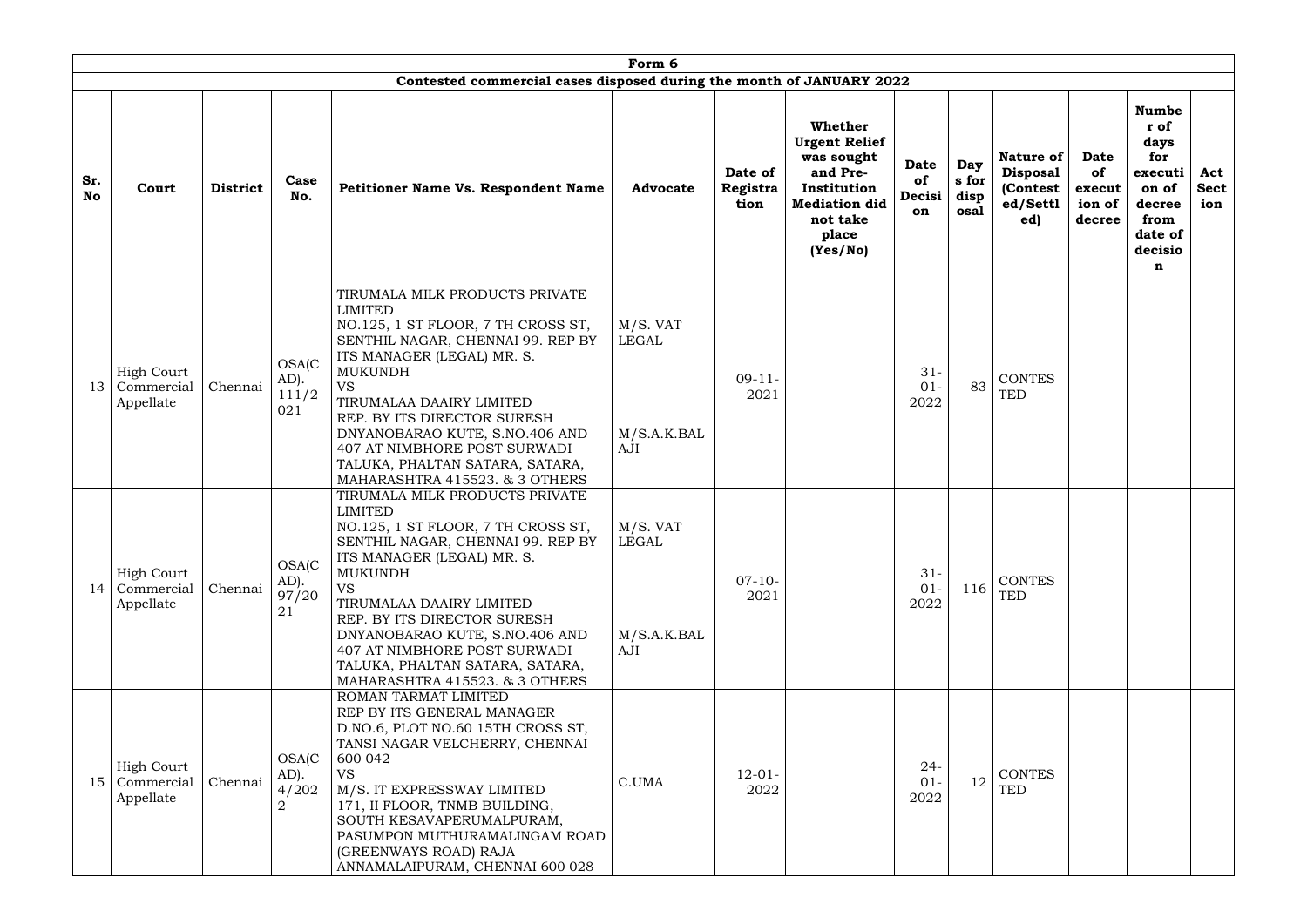| Form 7                                                       |                 |                                                                                                 |                       |                                                       |                                                             |  |  |  |  |
|--------------------------------------------------------------|-----------------|-------------------------------------------------------------------------------------------------|-----------------------|-------------------------------------------------------|-------------------------------------------------------------|--|--|--|--|
| Summary of Commercial Cases during the month of JANUARY 2022 |                 |                                                                                                 |                       |                                                       |                                                             |  |  |  |  |
| <b>Sr.No Court</b>                                           | <b>District</b> | Total number of<br>cases pending on the instituted during the<br>1st day of the month $ $ month | Total number of cases | Total number of cases<br>disposed during the<br>month | Total number of cases<br>pending at the end of<br>the month |  |  |  |  |
| High Court Commercial Appellate                              | Chennai         | 152                                                                                             | 10                    | 15                                                    | 147                                                         |  |  |  |  |

| cases<br>the | <b>Total number of cases</b><br>pending at the end of<br>the month |
|--------------|--------------------------------------------------------------------|
| 1.5          | 14′                                                                |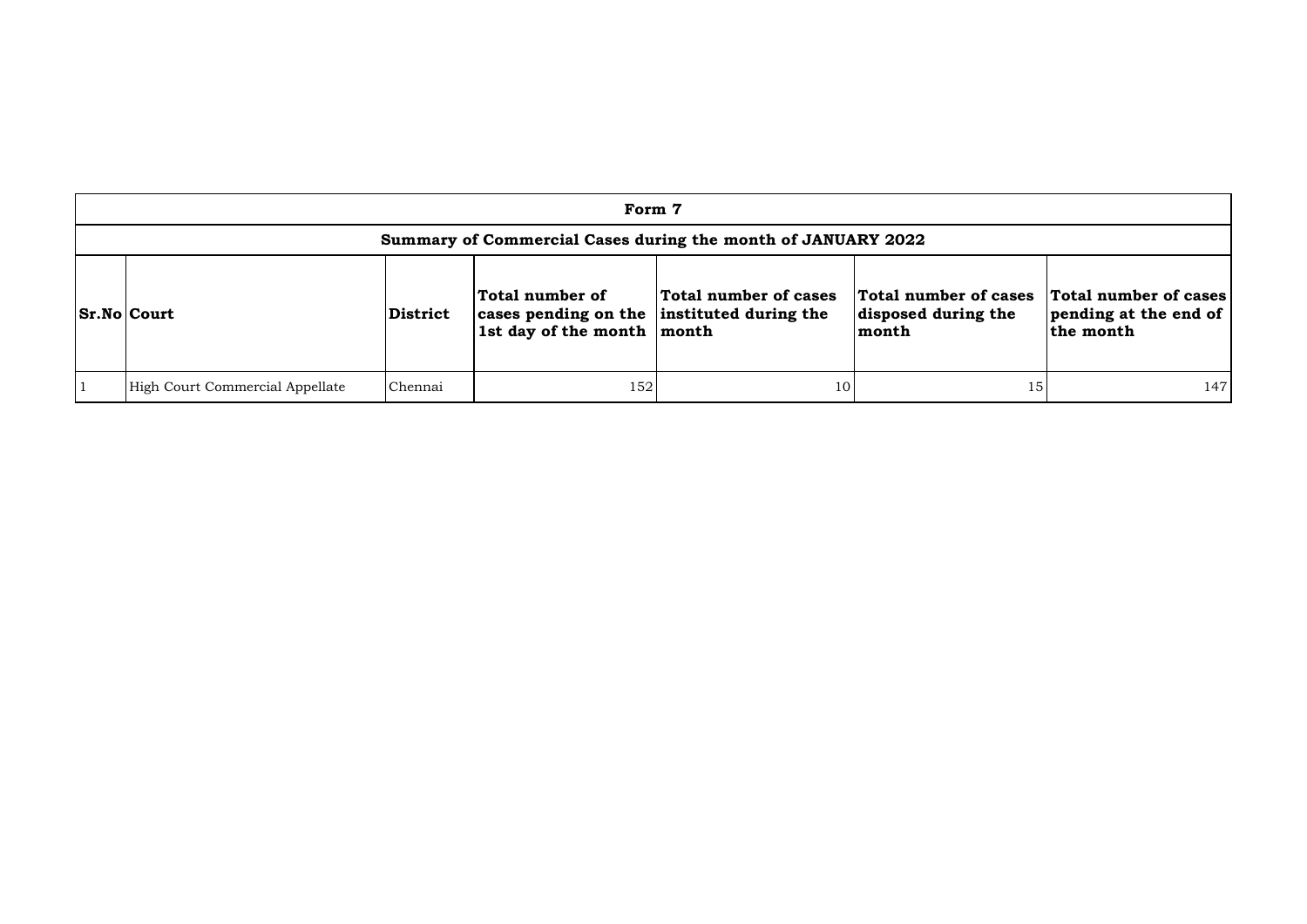# **JANUARY 2022 COMMERCIAL APPELLATE DIVISION OF MADURAI BENCH OF MADRAS HIGH COURT**

| Form 1                                                        |                                                           |  |                                               |     |                                                            |                                                |                         |                       |  |  |  |
|---------------------------------------------------------------|-----------------------------------------------------------|--|-----------------------------------------------|-----|------------------------------------------------------------|------------------------------------------------|-------------------------|-----------------------|--|--|--|
| List of cases e-filed/e-mail during the month of JANUARY 2022 |                                                           |  |                                               |     |                                                            |                                                |                         |                       |  |  |  |
| $ Sr.No $ Court                                               | $\left \text{District}\right _{\text{No.}}^{\text{Case}}$ |  | Petitioner Name Vs.<br><b>Respondent Name</b> |     | <b>Advocate Mobile</b><br>$ {\bf Advocate} \text{Number} $ | <b>Advocate E-</b><br>$\left  \right.$ mail Id | Date of<br>Registration | $\mathbf{Da}$<br>fili |  |  |  |
| Madurai<br>Bench                                              | Madurai NIL                                               |  | <b>NIL</b>                                    | NIL | <b>NIL</b>                                                 | <b>NIL</b>                                     | <b>NIL</b>              | NIL                   |  |  |  |

| Date of<br>Registration | Date of e-<br>filing |
|-------------------------|----------------------|
| NIL                     | NH.                  |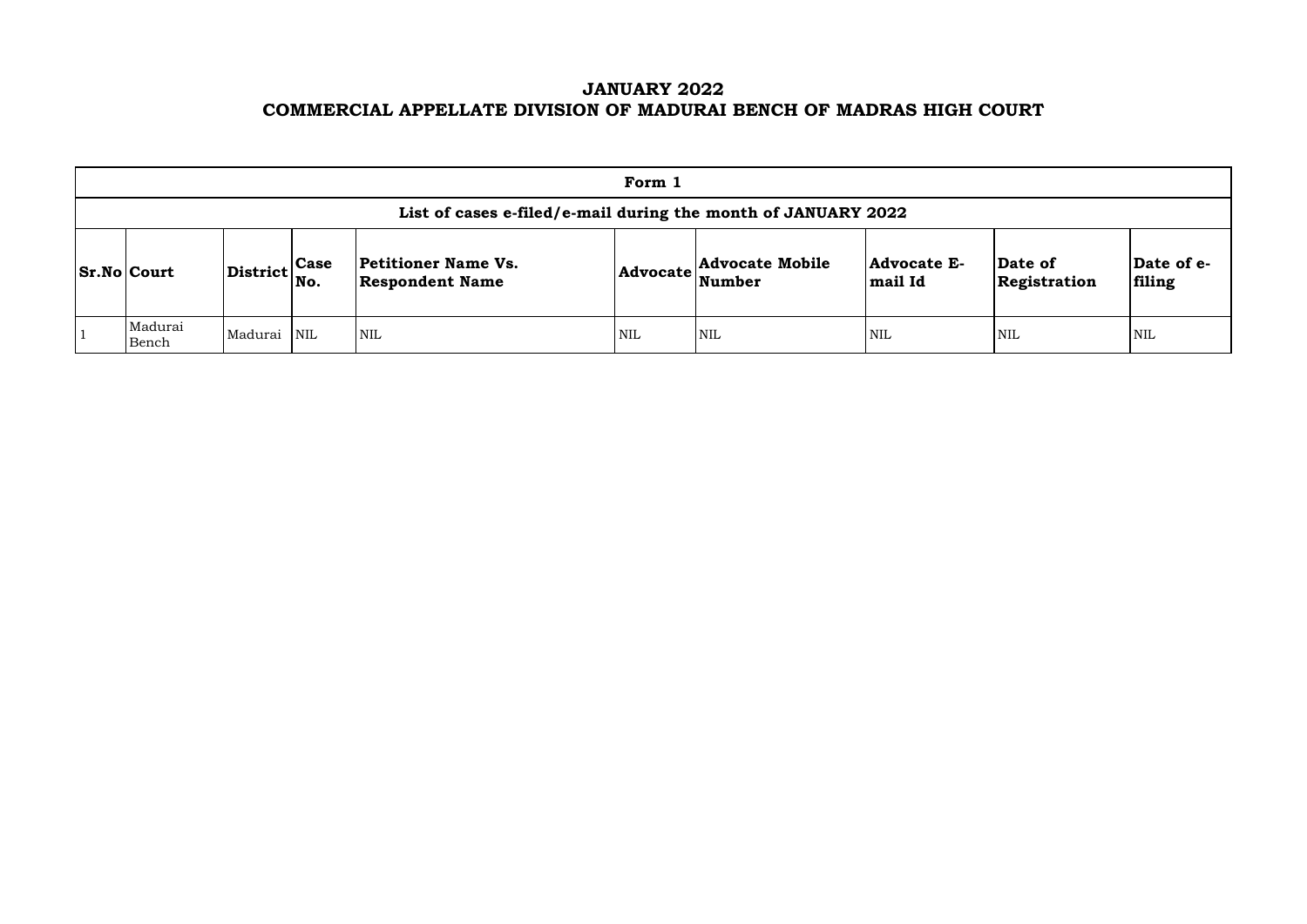|                    | Form 2                                                                                   |         |                                                                    |            |     |                                                                                                                  |                        |  |  |  |  |
|--------------------|------------------------------------------------------------------------------------------|---------|--------------------------------------------------------------------|------------|-----|------------------------------------------------------------------------------------------------------------------|------------------------|--|--|--|--|
|                    | List of cases in which e-payment of Court fees was made during the month of JANUARY 2022 |         |                                                                    |            |     |                                                                                                                  |                        |  |  |  |  |
| <b>Sr.No Court</b> |                                                                                          |         | <b>Petitioner Name Vs. Respondent</b><br>District Case No.<br>Name |            |     | $\begin{array}{ l } \hline \textbf{Advocate} & \textbf{Date of} \\ \hline \textbf{Registribution} & \end{array}$ | Date of<br><b>Fees</b> |  |  |  |  |
|                    | Madurai Bench                                                                            | Madurai | $\overline{\text{NIL}}$                                            | <b>NIL</b> | NIL | <b>NIL</b>                                                                                                       | NIL                    |  |  |  |  |

# **Date of e-payment of Court Fees**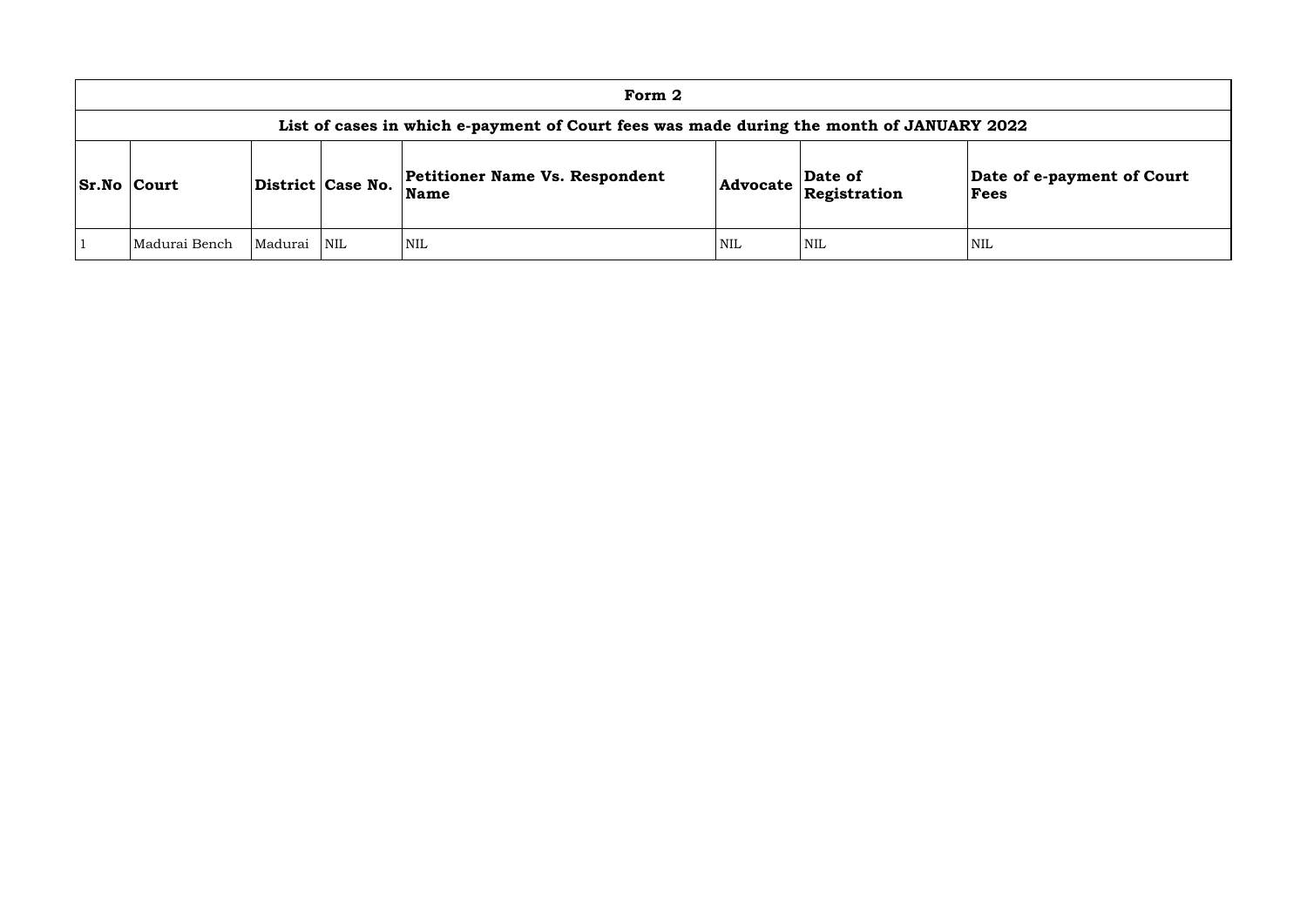## **of Electronic Service of Process**

| Form 3                                                                                                |         |                         |                                                      |     |                                                                       |                                    |  |  |  |  |
|-------------------------------------------------------------------------------------------------------|---------|-------------------------|------------------------------------------------------|-----|-----------------------------------------------------------------------|------------------------------------|--|--|--|--|
| List of cases in which Electronic Service of Process has taken place during the month of JANUARY 2022 |         |                         |                                                      |     |                                                                       |                                    |  |  |  |  |
| <b>Sr.No Court</b><br>District Case No.                                                               |         |                         | <b>Petitioner Name Vs. Respondent</b><br><b>Name</b> |     | $\left  \text{Advocate} \right $ $\left  \text{Resistration} \right $ | Date of Electron<br><b>Process</b> |  |  |  |  |
| Madurai Bench                                                                                         | Madurai | $\overline{\text{NIL}}$ | NIL <sup>1</sup>                                     | NIL | NIL                                                                   | <b>NIL</b>                         |  |  |  |  |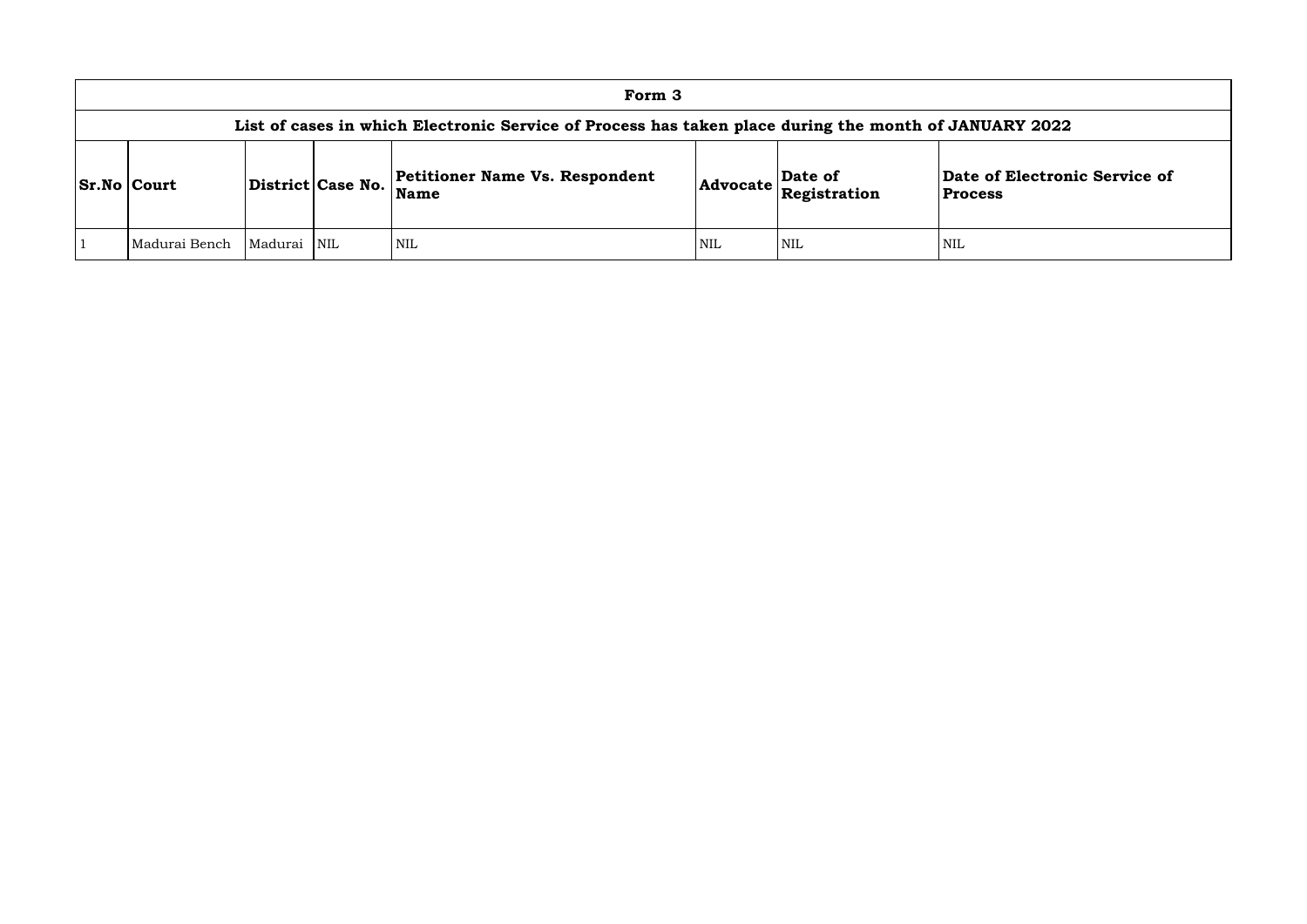|              | Form 4                                                                         |          |            |            |                  |                                      |  |  |  |  |  |
|--------------|--------------------------------------------------------------------------------|----------|------------|------------|------------------|--------------------------------------|--|--|--|--|--|
|              | List of total no. of cases randomly allocated during the month of JANUARY 2022 |          |            |            |                  |                                      |  |  |  |  |  |
| <b>Sr.No</b> | <b>Court</b>                                                                   | District | Court Name | Court No.  | <b>Case Type</b> | <b>Case Count (No. of cases rand</b> |  |  |  |  |  |
|              | Madurai Bench                                                                  | Madurai  | <b>NIL</b> | <b>NIL</b> | <b>NIL</b>       | NIL                                  |  |  |  |  |  |

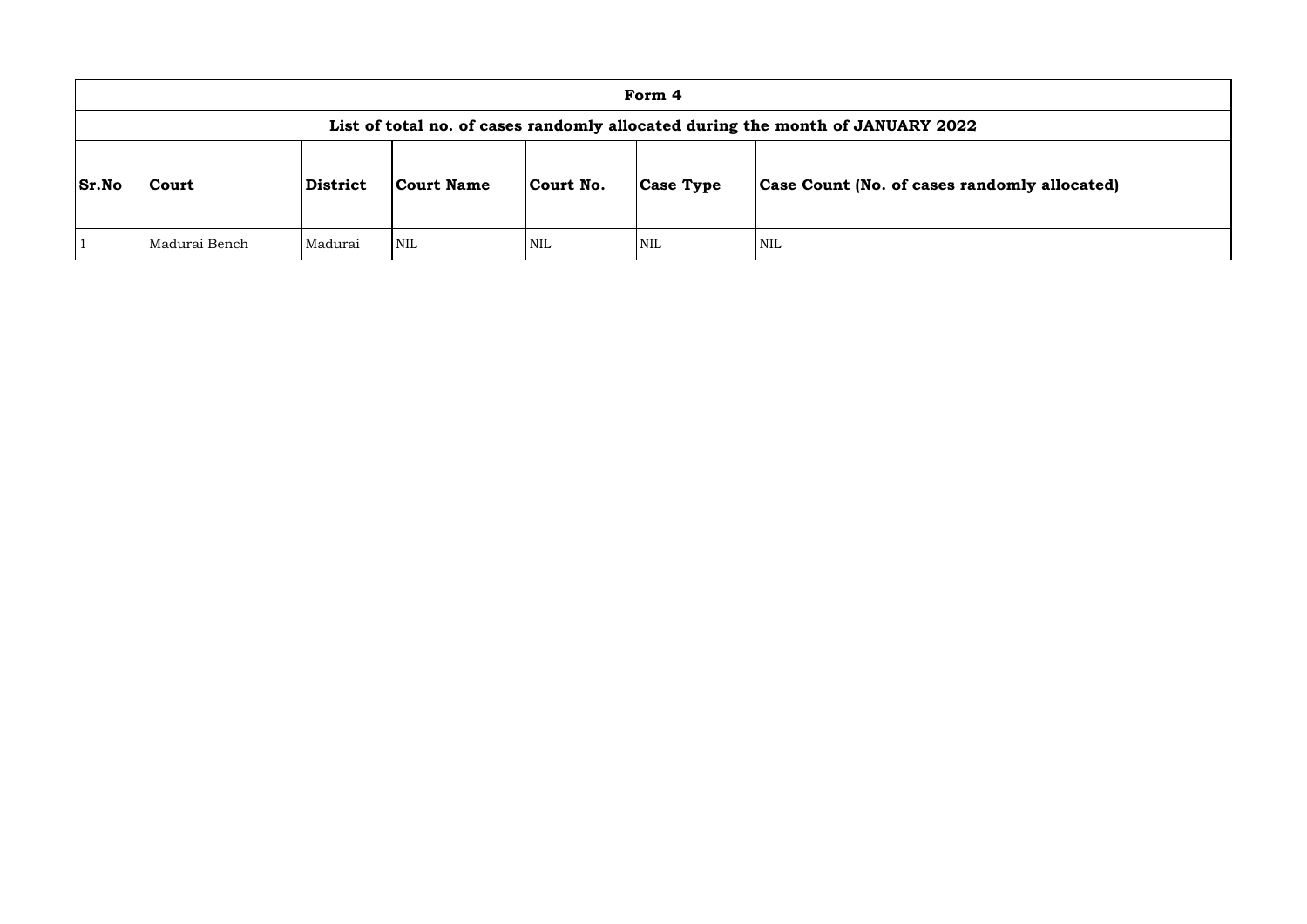| Form 5                                                                                   |         |            |                                        |            |                                                                            |                      |  |  |  |  |  |
|------------------------------------------------------------------------------------------|---------|------------|----------------------------------------|------------|----------------------------------------------------------------------------|----------------------|--|--|--|--|--|
| List of cases in which Case Management Hearing was held during the month of JANUARY 2022 |         |            |                                        |            |                                                                            |                      |  |  |  |  |  |
| District Case No.<br><b>Sr.No Court</b>                                                  |         |            | Petitioner Name Vs. Respondent<br>Name |            | Date of<br>$ {\bf Advocate}\left \stackrel{\text{def}}{\text{Res}}\right $ | Date of C<br>Hearing |  |  |  |  |  |
| Madurai Bench                                                                            | Madurai | <b>NIL</b> | <b>NIL</b>                             | <b>NIL</b> | <b>NIL</b>                                                                 | NIL                  |  |  |  |  |  |

**e of Case Management** ring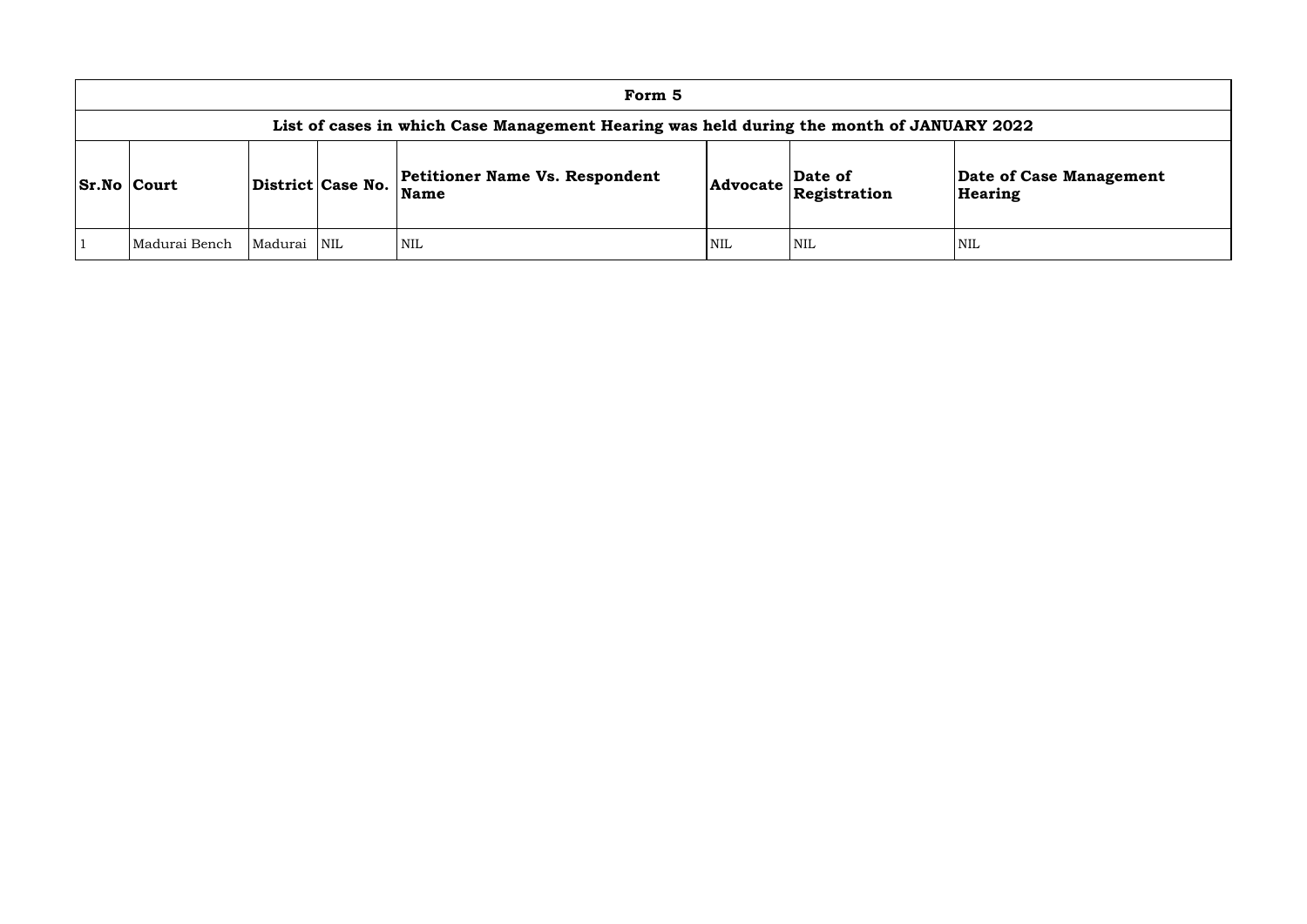| Form 6                                                               |                             |            |                                                   |            |                                                     |                                                                                                                                |            |                                |                                                   |                                   |                                                                                                          |            |
|----------------------------------------------------------------------|-----------------------------|------------|---------------------------------------------------|------------|-----------------------------------------------------|--------------------------------------------------------------------------------------------------------------------------------|------------|--------------------------------|---------------------------------------------------|-----------------------------------|----------------------------------------------------------------------------------------------------------|------------|
| Contested commercial cases disposed during the month of JANUARY 2022 |                             |            |                                                   |            |                                                     |                                                                                                                                |            |                                |                                                   |                                   |                                                                                                          |            |
| <b>Sr.No Court</b>                                                   | <b>District</b>             | No.        | Petitioner<br>Case Name Vs.<br>Respondent<br>Name | Advocate   | Date of<br><b>Registration Institution Decision</b> | Whether<br><b>Urgent</b><br><b>Relief was</b><br> sought<br>and Pre-<br><b>Mediation</b><br>did not<br>take place<br> (Yes/No) | Date of    | <b>Days</b><br>for<br>disposal | Nature of Disposal<br>$ $ (Contested/Settled) $ $ | Date of<br>execution<br>of decree | <b>Number</b><br>of days<br>for<br>execution Act<br>of decree Section<br>from date<br>$ $ of<br>decision |            |
| Bench                                                                | Madurai  <sub>Madurai</sub> | <b>NIL</b> | <b>NIL</b>                                        | <b>NIL</b> | <b>NIL</b>                                          | <b>NIL</b>                                                                                                                     | <b>NIL</b> | <b>NIL</b>                     | <b>NIL</b>                                        | <b>NIL</b>                        | <b>NIL</b>                                                                                               | <b>NIL</b> |